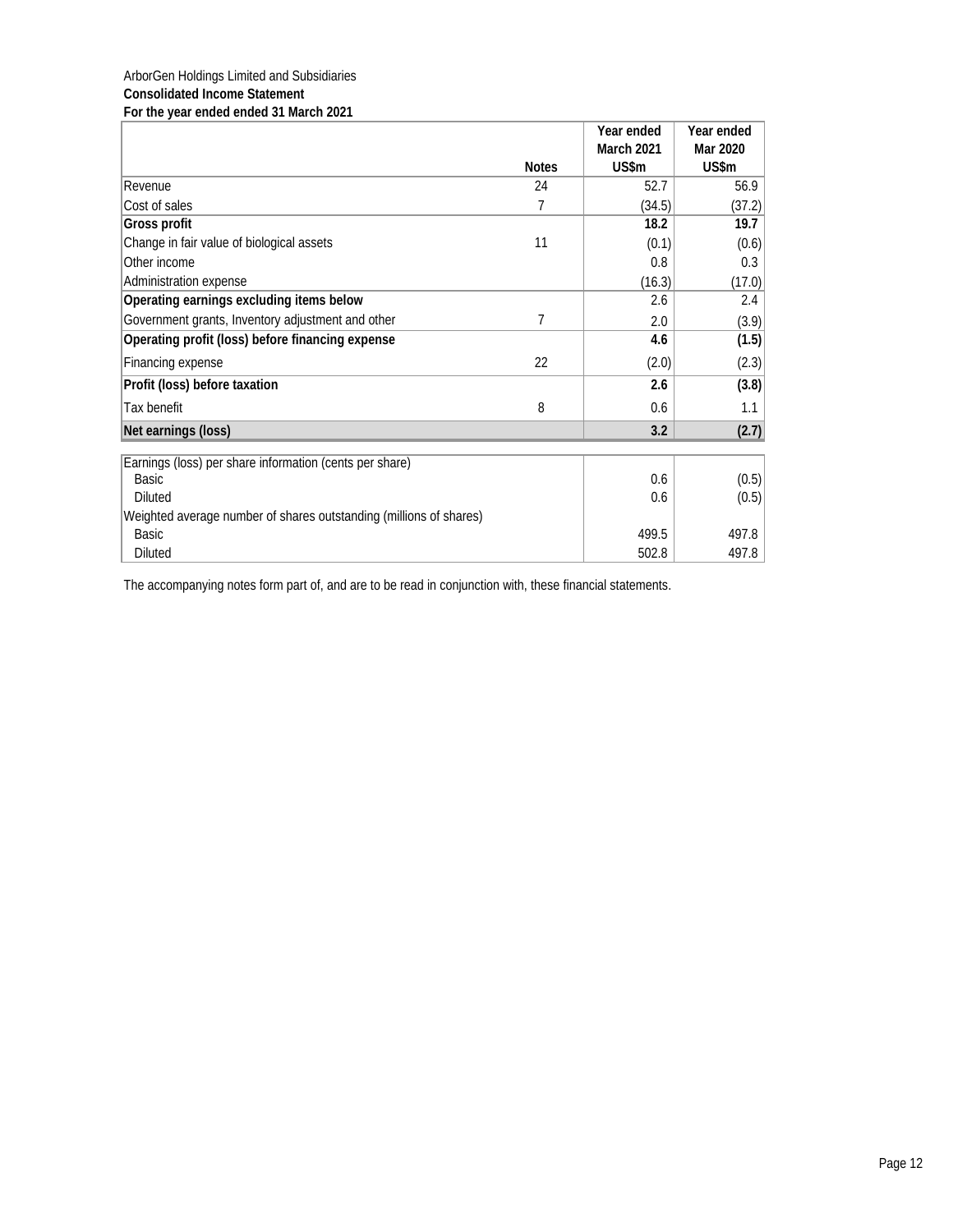## ArborGen Holdings Limited and Subsidiaries **Consolidated Statement of Comprehensive Income For the year ended ended 31 March 2021**

|                                                                      |    | Year ended<br><b>March 2021</b><br>US\$m | Year ended<br>Mar 2020<br>US\$m |
|----------------------------------------------------------------------|----|------------------------------------------|---------------------------------|
| Net earnings (loss)                                                  |    | 3.2                                      | (2.7)                           |
| Items that may be reclassified to the Consolidated Income Statement: |    |                                          |                                 |
| Movement in currency translation reserve                             | 20 | 2.2                                      | (2.5)                           |
| Movement in hedge reserve                                            | 20 | 0.4                                      | (0.7)                           |
| Other comprehensive earnings (loss) (net of tax)                     |    | 2.6                                      | (3.2)                           |
| Total comprehensive earnings (loss)                                  |    | 5.8                                      | (5.9)                           |

ArborGen Holdings Limited and Subsidiaries

**Statement of Changes in Equity For the year ended ended 31 March 2021**

|                                                     |              | Year ended | Year ended |
|-----------------------------------------------------|--------------|------------|------------|
|                                                     |              | March 2021 | Mar 2020   |
|                                                     | <b>Notes</b> | US\$m      | US\$m      |
| Total comprehensive earnings (loss)                 |              | 5.8        | (5.9)      |
| Movement in ArborGen Holdings shareholders' equity: |              |            |            |
| Movement in issued capital                          | 19           | 0.2        | 1.3        |
| Movement in share based payment reserve             | 20           | 0.3        | (1.1)      |
| Total movement in shareholder equity                |              | 6.3        | (5.7)      |
| Opening Group equity                                |              | 141.9      | 147.6      |
| Closing group equity                                |              | 148.2      | 141.9      |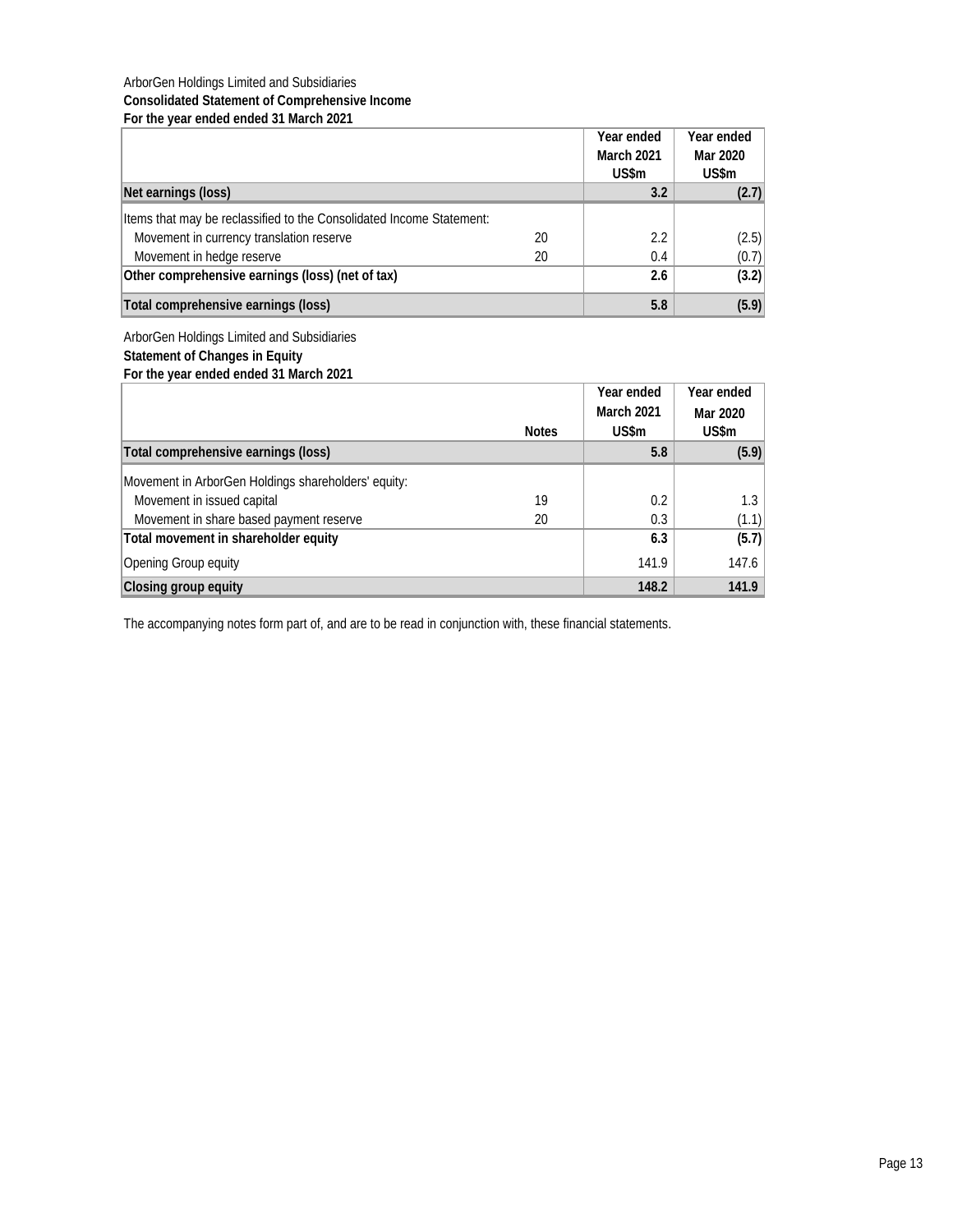## ArborGen Holdings Limited and Subsidiaries **Consolidated Statement of Cash Flows For the year ended ended 31 March 2021**

|                                                               | <b>Notes</b> | Year ended<br><b>March 2021</b><br>US\$m | Year ended<br>Mar 2020<br>US\$m |
|---------------------------------------------------------------|--------------|------------------------------------------|---------------------------------|
| Cash was provided from operating activities                   |              |                                          |                                 |
| Receipts from customers                                       |              | 52.5                                     | 55.7                            |
| Government grants received                                    |              | 4.6                                      |                                 |
| Cash provided from operating activities                       |              | 57.1                                     | 55.7                            |
| Payments to suppliers, employees and other                    |              | (47.2)                                   | (50.9)                          |
| Cash (used in) operating activities                           |              | (47.2)                                   | (50.9)                          |
| Net cash from (used in) operating activities                  |              | 9.9                                      | 4.8                             |
| Sale of assets                                                |              |                                          | 0.1                             |
| Investment in fixed assets                                    | 13           | (1.0)                                    | (5.3)                           |
| Investment in intellectual property                           | 15           | (3.7)                                    | (4.1)                           |
| Net cash from (used in) investing activities                  |              | (4.7)                                    | (9.3)                           |
| Debt drawdowns                                                |              | 8.5                                      | 25.2                            |
| Repayment of lease liabilities                                |              | (1.3)                                    | (12.6)                          |
| Debt repayment                                                |              | (12.4)                                   | (4.7)                           |
| Interest paid                                                 |              | (2.0)                                    | (2.5)                           |
| Net cash from (used in) financing activities                  |              | (7.2)                                    | 5.4                             |
| Net movement in cash                                          |              | (2.0)                                    | 0.9                             |
| Opening cash, liquid deposits and restricted cash             |              | 7.9                                      | 7.2                             |
| Effect of exchange rate changes on net cash                   |              | 0.3                                      | (0.2)                           |
| Closing cash, liquid deposits and restricted cash             |              | 6.2                                      | 7.9                             |
|                                                               |              |                                          |                                 |
| Net earnings                                                  |              | 3.2                                      | (2.7)                           |
| Adjustment for:                                               |              |                                          |                                 |
| Financing expense                                             |              | 2.0                                      | 2.5                             |
| Depreciation and amortisations                                | 7            | 10.2                                     | 9.5                             |
| Taxation                                                      |              | (0.6)                                    | (1.1)                           |
| Foreign exchange                                              |              | 0.4                                      | (0.8)                           |
| Deferred grant income                                         |              | 0.9                                      |                                 |
| Change in fair value of biological assets                     |              | 0.1                                      | 0.6                             |
| Other non cash items                                          |              | 0.7                                      | 0.2                             |
| Cash flow from operations before net working capital movement |              | 16.9                                     | 8.2                             |
| Trade and other receivables                                   |              | (1.7)                                    | (1.4)                           |
| Inventory                                                     |              | (5.3)                                    | (0.5)                           |
| Trade and other payables                                      |              |                                          | (1.5)                           |
| Net working capital movement                                  |              | (7.0)                                    | (3.4)                           |
| Net cash from operating activities                            |              | 9.9                                      | 4.8                             |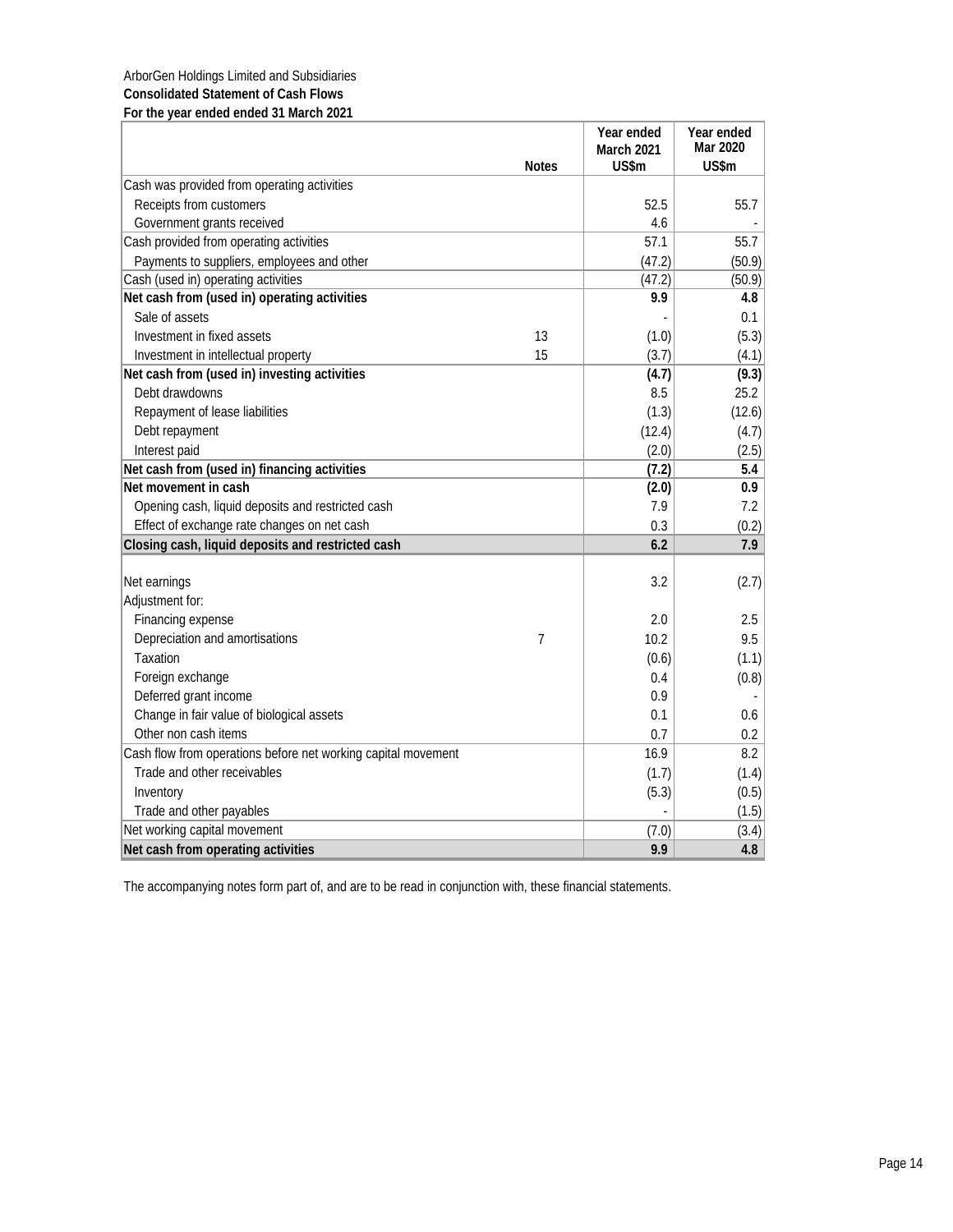## ArborGen Holdings Limited and Subsidiaries **Consolidated Balance Sheet As at 31 March 2021**

|                                      |                | March 2021 | Mar 2020 |
|--------------------------------------|----------------|------------|----------|
|                                      | <b>Notes</b>   | US\$m      | US\$m    |
| <b>Current assets</b>                |                |            |          |
| Cash and liquid deposits             | 9              | 6.2        | 5.9      |
| Trade and other receivables          | 10             | 12.2       | 10.5     |
| Inventory                            | 11             | 34.5       | 29.3     |
| <b>Total current assets</b>          |                | 52.9       | 45.7     |
| Non current assets                   |                |            |          |
| Restricted cash                      | 9 & 18         |            | 2.0      |
| <b>Fixed assets</b>                  | 13             | 43.3       | 43.5     |
| Right-of-use assets                  | 14             | 5.8        | 5.7      |
| Intellectual property                | 15 & 16        | 101.3      | 103.8    |
| Total non current assets             |                | 150.4      | 155.0    |
| <b>Total assets</b>                  |                | 203.3      | 200.7    |
| <b>Current liabilities</b>           |                |            |          |
| Trade, other payables and provisions | 17             | (13.1)     | (13.1)   |
| Current lease obligation             | 22             | (0.8)      | (1.2)    |
| Current debt                         | 18             | (1.0)      | (6.3)    |
| Current taxation liability           |                | (0.1)      |          |
| Deferred grant income                | $\overline{7}$ | (0.9)      |          |
| <b>Total current liabilities</b>     |                | (15.9)     | (20.6)   |
| <b>Term liabilities</b>              |                |            |          |
| Term debt                            | 18             | (32.6)     | (31.2)   |
| Derivative financial instruments     | 5 & 27         | (0.3)      | (0.7)    |
| Lease obligation                     | 22             | (5.1)      | (4.5)    |
| Deferred taxation liability          | 12             | (1.2)      | (1.8)    |
| <b>Total term liabilities</b>        |                | (39.2)     | (38.2)   |
| <b>Total liabilities</b>             |                | (55.1)     | (58.8)   |
| Net assets                           |                | 148.2      | 141.9    |
|                                      |                |            |          |
| Equity                               | 19             | 202.5      | 202.3    |
| Share capital<br><b>Reserves</b>     |                |            |          |
|                                      | 20             | (54.3)     | (60.4)   |
| Total group equity                   |                | 148.2      | 141.9    |

**Net Asset Backing** 29 US 30 cps US 29 cps

INA

Dave Knott Jr Paul Smart

 $\ell$ 

Chairman of the Board **Audit Committee Chairman** Audit Committee Chairman

27 May 2021

Both of the above signatories certifies that these financial statements comply with generally accepted accounting standards and present a true and fair view of the financial affairs of the ArborGen Holdings Group.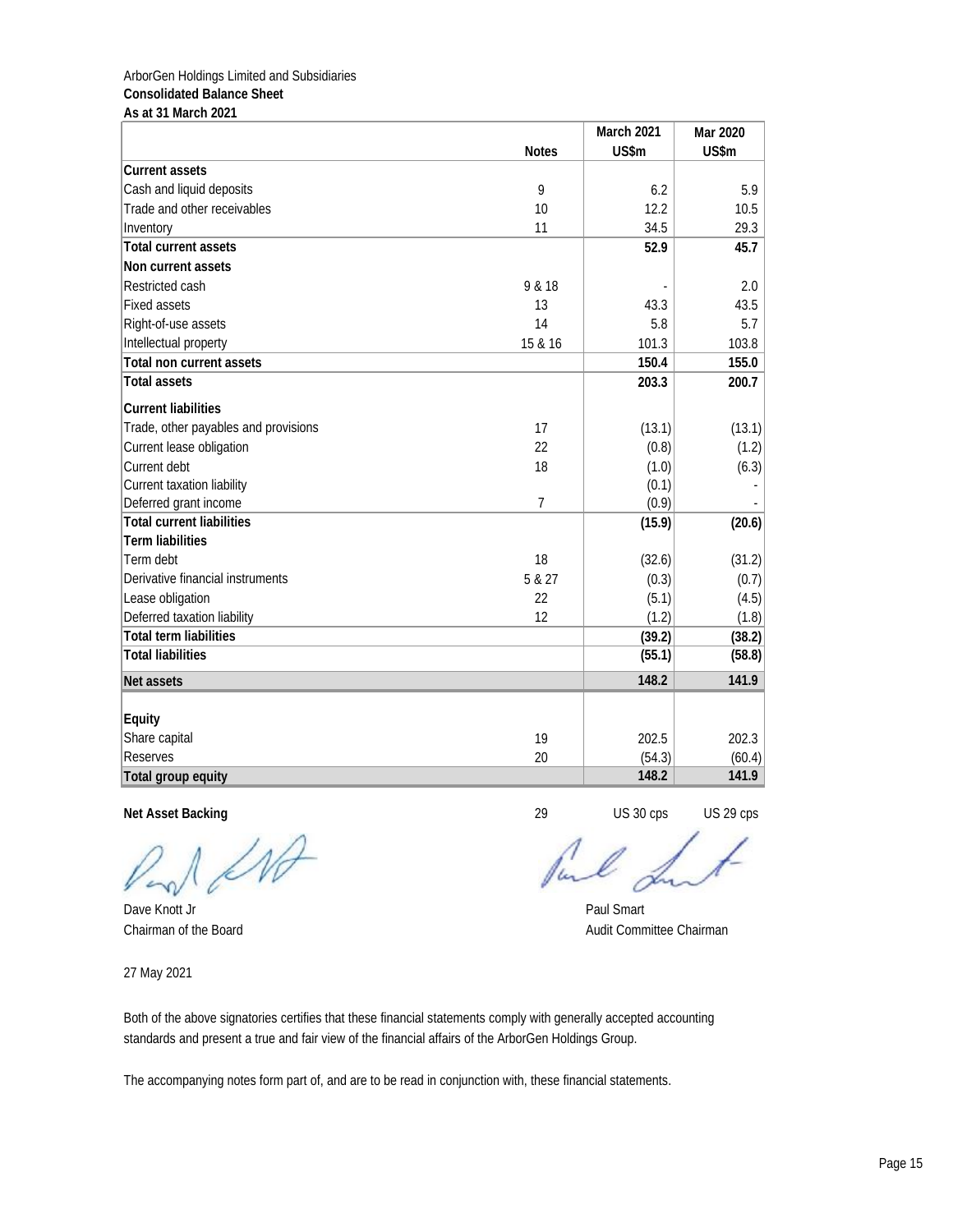## **1 GENERAL INFORMATION**

ArborGen Holdings Limited (ArborGen Holdings) is an international forestry business. ArborGen Holdings, a limited liability company incorporated and domiciled in New Zealand, is listed on the New Zealand stock exchange. As at 31 March 2021 ArborGen Holdings had one investment ArborGen Inc (ArborGen Inc) (95% economic interest (with 5% warrants outstanding relating to ArborGen's acquisition of Cellfor), and 100.0% voting interest and ownership of common stock).

On the 30th of September 2019 Rubicon Limited formally changed its name to ArborGen Holdings Limited and also changed its NZX listing ticker to be ARB on that date. Any historical references to ArborGen Holdings refer also to Rubicon Limited.

## **2 APPROVAL OF ACCOUNTS**

These consolidated financial statements have been prepared on a consolidated Group basis and were approved for issue by the Board of Directors on 27 May 2021.

## **3 BASIS OF PRESENTATION**

The financial statements presented are those of ArborGen Holdings Limited (the Company) and Subsidiaries (the Group).

## *Basis of preparation*

The Company is a FMC reporting entity for the purposes of the Financial Reporting Act 2013 and Financial Markets Conduct Act 2013.

The presentation currency used in the preparation of these financial statements is United States dollars (US\$), rounded to the nearest hundred thousand dollars.

## *Statement of compliance*

The financial statements have been prepared in accordance with New Zealand International Financial Reporting Standards (NZ IFRS) and other applicable financial reporting standards. The financial statements are in compliance with International Financial Reporting Standards (IFRS). The Group has designated itself as a profit-oriented entity for the purposes of compliance with NZ IFRS.

The financial statements have been prepared in accordance with the requirements of the Financial Reporting Act 2013, Financial Markets Conduct Act 2013 and the Companies Act 1993 and comply with generally accepted accounting practice in New Zealand (NZ GAAP).

## *Chief operating decision-makers*

The chief operating decision-makers' are the Board of Directors who jointly make strategic decisions for ArborGen Holdings.

## *COVID*

The global Covid pandemic materially affected sales in two of the three regions in which we operate – the United States and Brazil. While in Brazil the impact was experienced through most of the year, in the US it was not until lifting season when the extent of the impact of Covid became apparent.

Under the various governmental Covid recovery plans ArborGen has received support in the US, New Zealand and Australia. In May 2020 ArborGen Inc received US\$2.3 million from the US Small Business Administration (SBA) under the CARES Act Paycheck Protection Program (PPP). The PPP is a loan scheme designed to provide a direct incentive for businesses with fewer than 500 employees in the US to keep their workers on the payroll due to the uncertainties caused by Covid. The SBA loans will be forgiven if all employees are kept on the payroll for eight weeks and the money is used for payroll costs, rent, mortgage interest, or utilities payments over the eight weeks after receiving the loan. At least 75% of the forgiven amount must have been used for payroll costs which includes employee salaries, hourly wages, sick or medical leave, and group health insurance premiums.

In March 2021 ArborGen Inc received a second SBA loan under the PPP of US\$2.0 million. The funds have been used to fund payroll costs including benefits and other business related costs due to the uncertainties caused by Covid. Similar to the previous loan if all employees are kept on the payroll for eight weeks and at least 60% of the loan is used for payroll related costs plus rent, mortgage interest, or utilities payments over the eight week period the loan will be forgiven. As with the previous PPP loan this funding will ensure ArborGen retains all employees and avoid any layoffs during a period of significant uncertainty.

ArborGen applied for forgiveness of this first PPP loan in accordance with the guidelines late last year. While this application is still being processed, ArborGen believes it has provided the documents necessary to support the full forgiveness of the loan, and accordingly has recognised this loan as other income. ArborGen believes it has met the requirements for forgiveness on approximately 55% the second PPP loan and accordingly has recognised \$1.1 million of that loan as other income.

In the US the forestry industry is defined as an "essential critical infrastructure workforce" and as such, our operations across all nurseries and orchards continue to progress with all typical activities continuing as planned, while ensuring compliance with all appropriate state specific regulations and requirements. Seedling sales decreased by just over 10% to 294 million units in the period, from 333 million seedling units in the prior period. This reduction year-over-year is largely explained by the Covid pandemic which affected ArborGen in two key ways:

 Sawmill closures in the early part of calendar year 2020 resulted in delayed log harvesting and, in turn, critical site preparation activities – both key prerequisites for seedling planting (customers typically clear and prepare land for planting from March through to October with planting starting in November); and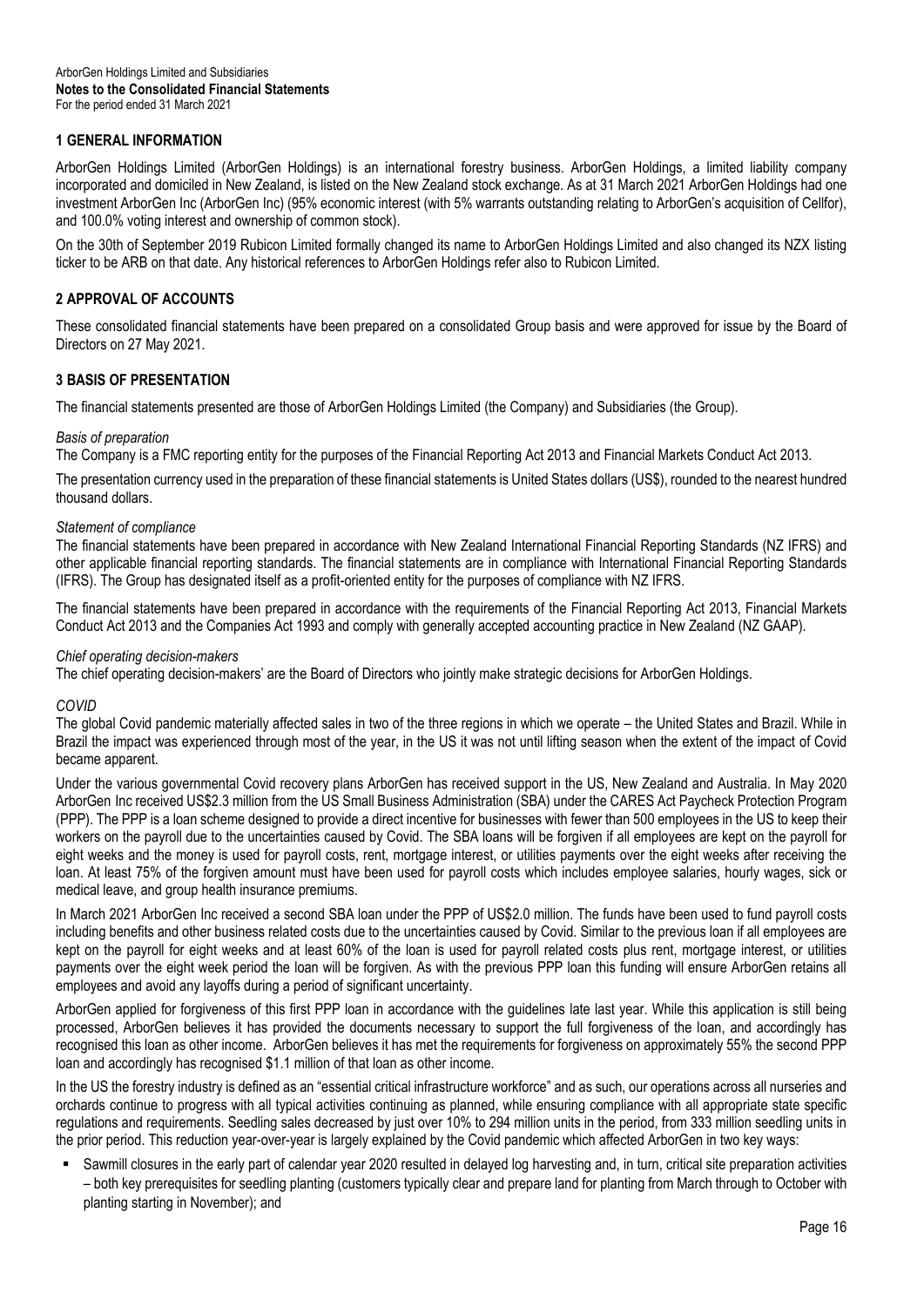Temporary suspension of non-immigrant worker H2-B visas into the US combined with planting crews contracting Covid, led to planting labour shortages during the critical planting season.

These issues resulted in the write off of \$1.5m of seedlings.

To mitigate the impact of Covid related disruptions, ArborGen reduced costs and accessed available government funding programmes, where we qualified.

## **4 SIGNIFICANT ACCOUNTING POLICIES**

## **Accounting Policies**

All significant accounting policies are set out on the following pages. There have been no changes made to accounting policies during the year. All mandatory amendments and interpretations have been adopted in the current year. None had a material impact on these financial statements.

## **Use of Estimates and Judgement**

The preparation of financial statements in conformity with NZ IFRS requires management to make estimates and assumptions that affect the reported amounts of assets and liabilities and disclosure of contingent assets and liabilities at the date of the financial statements and the reported amounts of revenues and expenses during the reporting period. Actual results could differ from those estimates. The principal areas of judgement in preparing these financial statements are:

## *ArborGen cash generating unit impairment (note 16)*

The carrying value of investments is assessed at least annually to ensure there is no impairment. Performing these assessments generally requires management to estimate future cash flows to be generated by the investment, which entails making judgements about the expected future performance and cash flows of the investment and the appropriate discount rate to apply when valuing future cash flows. The carrying value of assets acquired are also affected by the estimates and judgements applied to capitalisation of developmental expenditure and the adopted amortisation policy.

## **Basis of Consolidation**

## *Subsidiaries*

Subsidiaries are entities that are controlled, either directly or indirectly, by the Company. Control exists when the Parent has the power, directly or indirectly, to govern the financial and operating policies of an entity so as to obtain benefits from its activities. In assessing control, potential voting rights that presently are exercisable or convertible are taken into account. The financial statements of subsidiaries are included in the consolidated financial statements from the date that control commences until the date that control ceases. ArborGen is a subsidiary of ArborGen Holdings Limited.

Transactions and balances between subsidiaries or between the Parent and subsidiaries are eliminated on consolidation.

## **Functional Currency**

## *Foreign operations*

Items included in the financial statements of each entity in the Group are measured using the currency that best reflects the economic substance of the underlying events and circumstances relevant to that entity (the functional currency). The consolidated financial statements are presented in US\$ (the presentation currency).

The assets and liabilities of all of the Group companies that have a functional currency that differs from the presentation currency, including goodwill and fair value adjustments arising on consolidation, are translated to the presentation currency at foreign exchange rates ruling at balance date. All exchange differences arising from the translation of foreign operations are recognised in the foreign currency translation reserve.

## *Transactions*

Transactions in currencies other than the functional currency are translated at the foreign exchange rate ruling at the date of the transaction. Monetary assets and liabilities denominated in currencies other than the functional currency at balance date are translated to the functional currency at the foreign exchange rate ruling at that date, with foreign exchange differences arising on translation being recognised in the income statement. Non-monetary assets and liabilities that are measured in terms of historical cost in a currency other than the functional currency are translated using the exchange rate at the date of the transaction. Non-monetary assets and liabilities that are stated at fair value in a currency other than the functional currency are translated using the exchange rate ruling at the date the fair value was determined.

## **Valuation of Assets**

## *Land, buildings, plant and equipment*

Land, buildings, plant and equipment are stated at historical cost less accumulated depreciation and impairment. Land is not depreciated. Depreciation on other fixed assets is calculated using the straight-line method. Expected useful lives are:

| <b>Buildings</b>    | 25 to 40 years |
|---------------------|----------------|
| Plant and equipment | 3 to 15 years  |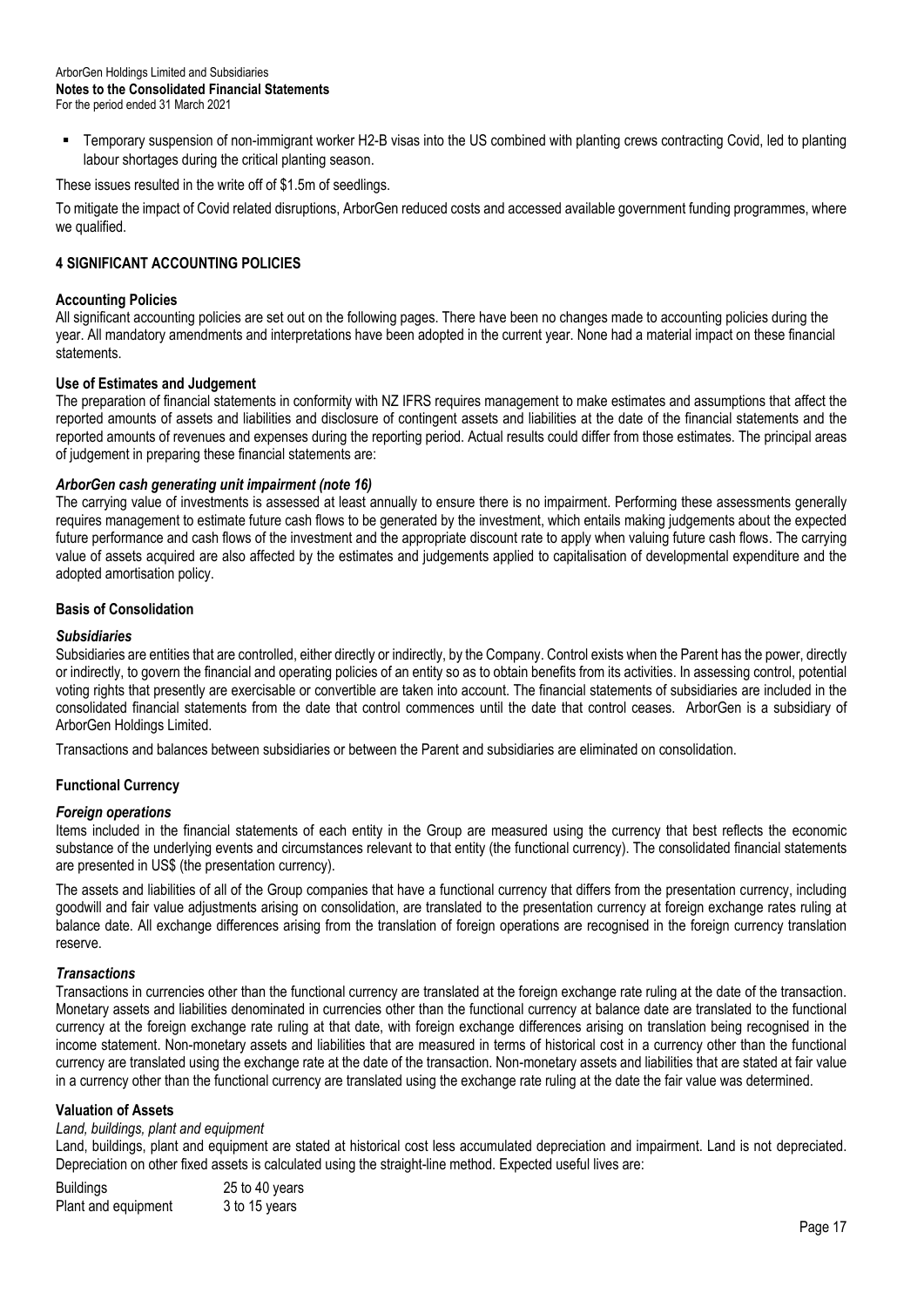## *Inventory*

Trading inventory, raw materials and work in progress are valued at the lower of cost or net realisable value. Cost includes direct costs and overheads at normal operating levels and excludes borrowing costs. Net realisable value is the estimated selling price in the ordinary course of business, less applicable variable selling costs.

Biological assets (such as seedlings or treestocks) are measured at the end of each reporting period at their fair value less costs to sell. Fair value is the price that would be received to sell an asset in an orderly transaction between market participants at the measurement date.

## *Intellectual property*

Intellectual property is amortised over the useful life of the assets. Intellectual property relates primarily to output from ArborGen Inc's research and development activities and is reviewed at least annually for impairment, and otherwise is amortised (on average) over 20 years. The useful life is reviewed each balance date and adjusted if appropriate.

## *Trade and other receivables*

Trade receivables are initially recognised at fair value and subsequently measured at amortised cost using the effective interest method, less any provision for expected credit losses.

The Company applies the simplified approach to measuring expected credit losses which uses a lifetime expected credit loss allowance for all trade receivables as they all display the same risk profile. The measurement of expected credit losses is a function of the probability of default, loss given default and the exposure at default. The Company considers an event of default as occurring when information obtained (internally and externally) indicates a debtor is unlikely to pay its creditors including the Company. The assessment of the probability of default and loss given default is based on historical data adjusted by forward looking information relating to the debtor and general economic conditions of the debtors. As for the exposure at default, this is represented by the assets' gross carrying amount at the reporting date.

## *Cash and cash equivalents*

Cash and cash equivalents comprises, cash balances and call deposits. Bank overdrafts that are repayable on demand and form an integral part of the Group's cash management are included as a component of cash and cash equivalents for the purpose of the statement of cash flows

## *Assets held for sale and discontinued operations*

Assets held for sale are assets whose carrying value will be recovered principally through sale rather than through continuing use. Assets held for sale are stated at the lower of their carrying amount and fair value less costs to sell and are not depreciated or amortised while they are classified as held for sale.

A discontinued operation is a component of the Group's business that represents a separate major line of business. Classification as a discontinued operation occurs upon disposal or when the operation meets the criteria to be classified as held for sale, if earlier.

## *Impairment*

The carrying amounts of the Group's assets are reviewed regularly, including at each reporting date, to determine whether there is any indication of impairment. If any such indication exists, the asset's recoverable amount is estimated and whenever the carrying amount of an asset or its cash-generating unit exceeds its recoverable amount, an impairment loss is recognised. Impairment losses are recognised in the income statement.

Impairment losses recognised in respect of cash-generating units are allocated first to reduce the carrying amount of any goodwill allocated to cash-generating units, and then to reduce the carrying amount of other assets in the cash-generating unit on a pro-rata basis.

The recoverable amount of non-financial assets is the greater of their fair value less costs to sell or value in use. In assessing value in use, the estimated future cash flows are discounted to their present value using a post-tax discount rate that reflects current market assessments of the time value of money and the risks specific to the asset. For an asset that does not generate largely independent cash flows, the recoverable amount is determined for the cash-generating unit to which the asset belongs. With the exception of goodwill, an impairment loss is reversed if there has been a change in the estimates used to determine the recoverable amount.

An impairment loss is reversed only to the extent that the asset's carrying amount does not exceed the carrying amount that would have been determined, net of depreciation or amortisation, if no impairment loss had been recognised.

## **Valuation of Liabilities**

## *Trade and other payables*

Trade and other payables are stated at amortised cost.

## *Provisions*

A provision is recognised in the balance sheet when the Group has a present legal or constructive obligation as a result of a past event, and it is probable that an outflow of economic benefits will be required to settle the obligation. Provisions are measured at the Group's best estimate of the expenditure required to settle the present obligation. Provisions are determined by discounting the expected future cash flows at a rate that reflects current market assessments of the time value of money and, where appropriate, the risks specific to the liability.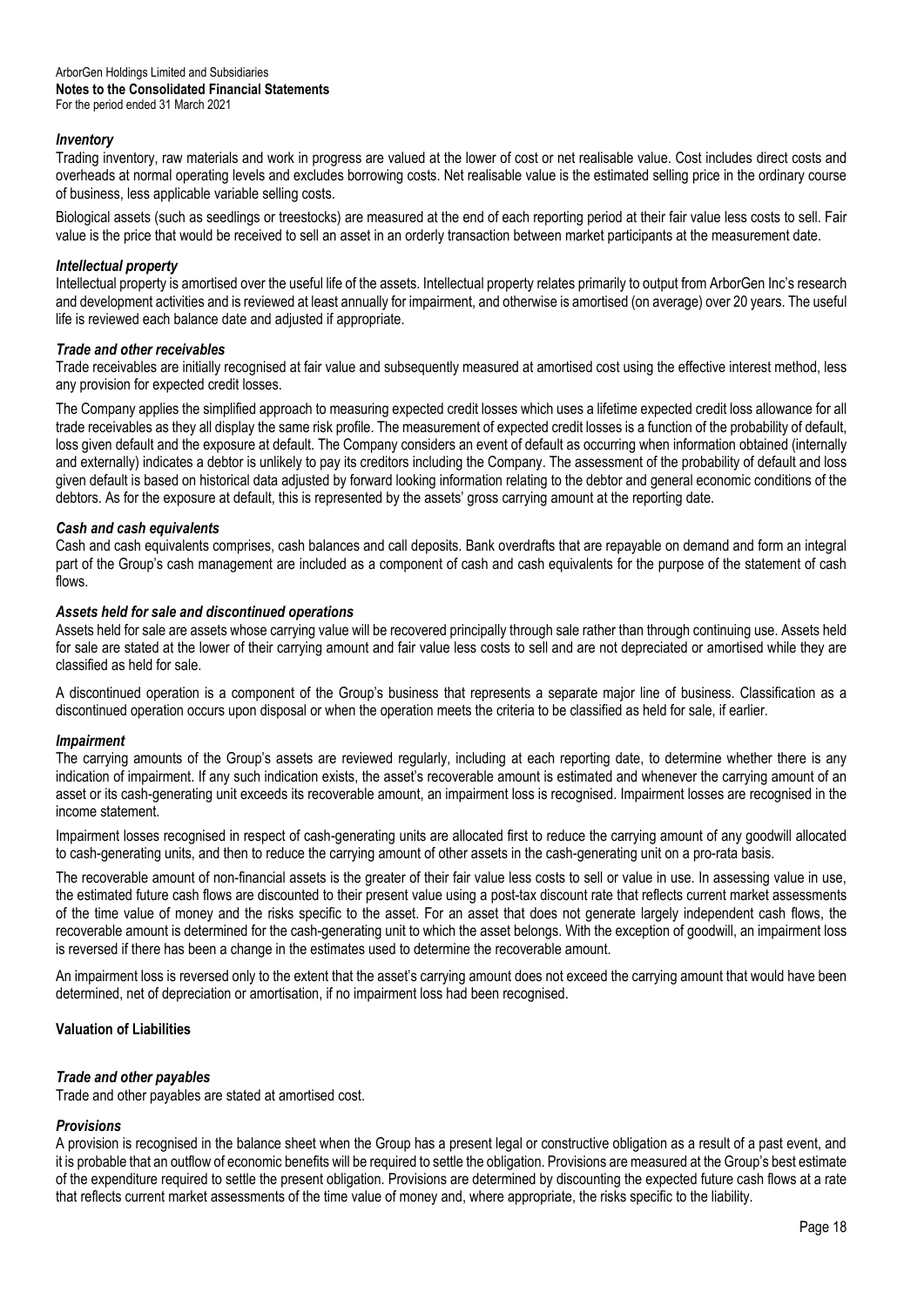## *Interest-bearing borrowings*

Interest-bearing borrowings are recognised initially at fair value less attributable transaction costs. Subsequent to initial recognition, borrowings are stated at amortised cost with any difference between cost and redemption value being recognised in the income statement over the period of the borrowings on an effective interest rate basis.

## *Deferred income tax*

Deferred income tax is provided in full, using the balance sheet method, on temporary differences arising between the tax bases of assets and liabilities and their carrying amounts in the consolidated financial statements. The deferred income tax is not accounted for if it arises from initial recognition of an asset or liability in a transaction, other than a business combination, that at the time of the transaction affects neither accounting, nor taxable, profit or loss. Deferred income tax is determined using tax rates (and laws) that have been enacted or substantively enacted by the balance date and are expected to apply when the related deferred income tax asset is realised or the deferred income tax liability is settled. The measurement of deferred taxation assets and liabilities reflects the tax consequences that would follow from the manner that the Group expects, at balance date, to recover or settle the carrying amount of its assets and liabilities. Deferred income tax assets are recognised to the extent that it is probable that future taxable profit will be available against which the temporary differences can be utilised.

## *Hedge accounting*

The Group designates certain derivatives as hedging instruments in respect of cash flow hedges. Interest Rate swaps hedging interest rate exposure on issued debt are accounted for as cash flow hedges.

At the inception of the hedge relationship, the Group documents the relationship between the hedging instrument and the hedged item, along with its risk management objectives and its strategy for undertaking various hedge transactions. Furthermore, at the inception of the hedge and on an ongoing basis, the Group documents whether the hedging instrument is effective in offsetting changes in fair values or cash flows of the hedged item attributable to the hedged risk, which is when the hedging relationship meets all of the following hedge effectiveness requirements:

- there is an economic relationship between the hedged item and the hedging instrument;
- the effect of credit risk does not dominate the value changes that result from that economic relationship; and
- the Group applies a hedge ratio of 1:1.

The effective portion of changes in the fair value of derivatives and other qualifying hedging instruments that are designated and qualify as cash flow hedges is recognised in other comprehensive income and accumulated under the heading of cash flow hedging reserve, limited to the cumulative change in fair value of the hedged item from inception of the hedge. The gain or loss relating to the ineffective portion is recognised immediately in profit or loss, and is included in the 'other gains and losses' line item. The Group discontinues hedge accounting only when the hedging relationship (or a part thereof) ceases to meet the qualifying criteria (after rebalancing, if applicable). This includes instances when the hedging instrument expires or is sold, terminated or exercised. The discontinuation is accounted for prospectively. Any gain or loss recognised in other comprehensive income and accumulated in cash flow hedge reserve at that time remains in equity and is reclassified to profit or loss when the forecast transaction occurs. When a forecast transaction is no longer expected to occur, the gain or loss accumulated in the cash flow hedge reserve is reclassified immediately to profit or loss.

## *Items carried at fair value*

The items which are carried at fair value include derivative financial instruments. These items are classified into the following levels in the fair value measurement hierarchy:

- Level 1 quoted prices (unadjusted) in active markets for identical assets of liabilities;
- Level 2 inputs other than quoted prices included within level 1 that are observable for the asset or liability either directly (i.e. as prices) or indirectly (i.e. derived from prices); and
- Level 3 inputs for the asset or liability that are not based on observable market data (unobservable inputs).

## **Income Determination**

## *Revenue recognition*

Revenue is measured based on consideration specified in a contract with a customer and is recognised when control over a good or service transfers to a customer. Revenue excludes amounts collected on behalf of third parties and is net of any value added tax, rebates, returns and discounts, and after eliminating sales within the Group.

The Group's revenues are earned from the sale of seedlings or treestocks and logistics services to some customers. Seedling or Treestock revenue is recognised, either when the goods are dispatched or when goods have reached their destination, depending on the terms and agreements with customers and when documentary evidence supports the customer taking ownership and control of the product. Logistics and other services revenue is recognised over the period the service is provided.

## *Goods sold*

Revenue from the sale of goods is recognised in the income statement when control over a good or service transfers to a customer. Products are generally sold with volume discounts and customers have a right to return faulty product. Sales are recorded based on the price negotiated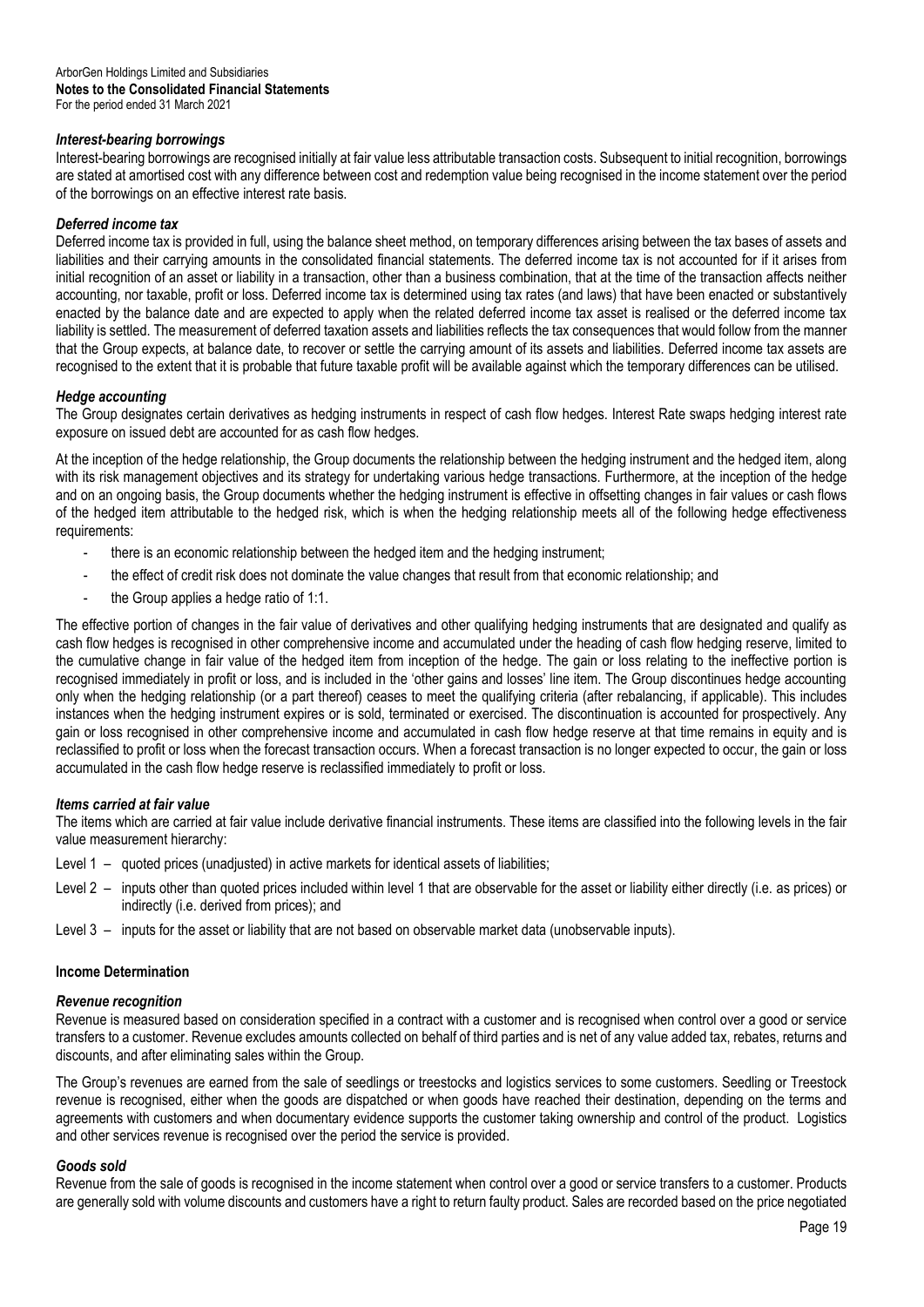with the customer, net of estimated volume discounts and returns. Historical experience is used to estimate the level of returns likely and volume rebates are calculated on a preset formula.

## *Government grants*

Government grants are not recognised until there is reasonable assurance that the grants will be received and that the Group will comply with the conditions attaching to them. Government grants are recognised in the income statement on a systematic basis over the periods in which the Group recognises as an expense the related costs for which the grants are intended to compensate. Government grants are disclosed further in note 7.

## *Investment income*

Interest income is recognised in the income statement as it accrues, using the effective interest method.

## *Finance expense*

Finance expenses comprise interest payable on borrowings calculated using the effective interest rate method.

## *Leases*

The Group assesses whether a contract is or contains a lease, at inception of the contract. The Group recognises a ROU asset and a corresponding lease liability with respect to all lease arrangements in which it is the lessee, except for short-term leases and leases of low value assets. For these leases, the Group recognises the lease payments as an operating expense on a straight-line basis over the lease term unless another systematic basis is more representative of the time pattern in which economic benefits from the leased assets are consumed.

The lease liability is initially measured at the present value of the lease payments that are not paid at the commencement date, discounted by using the rate implicit in the lease. If this rate cannot be readily determined, the Group uses its incremental borrowing rate.

Lease payments included in the measurement of the lease liability comprise:

- Fixed lease payments (including in-substance fixed payments), less any lease incentives receivable;
- Variable lease payments that depend on an index or rate, initially measured using the index or rate at the commencement date;
- The amount expected to be payable by the lessee under residual value quarantees;
- The exercise price of purchase options, if the lessee is reasonably certain to exercise the options; and
- Payments of penalties for terminating the lease, if the lease term reflects the exercise of an option to terminate the lease.

The lease liability is presented as a separate line in the consolidated statement of financial position.

The lease liability is subsequently measured by increasing the carrying amount to reflect interest on the lease liability (using the effective interest method) and by reducing the carrying amount to reflect the lease payments made.

The Group remeasures the lease liability (and makes a corresponding adjustment to the related ROU asset) whenever:

- The lease term has changed or there is a significant event or change in circumstances resulting in a change in the assessment of exercise of a purchase option, in which case the lease liability is remeasured by discounting the revised lease payments using a revised discount rate.
- The lease payments change due to changes in an index or rate or a change in expected payment under a guaranteed residual value, in which cases the lease liability is remeasured by discounting the revised lease payments using an unchanged discount rate (unless the lease payments change is due to a change in a floating interest rate, in which case a revised discount rate is used).
- A lease contract is modified and the lease modification is not accounted for as a separate lease, in which case the lease liability is remeasured based on the lease term of the modified lease by discounting the revised lease payments using a revised discount rate at the effective date of the modification.

The Group did not make any such adjustments during the periods presented.

The ROU assets comprise the initial measurement of the corresponding lease liability, lease payments made at or before the commencement day, less any lease incentives received and any initial direct costs. They are subsequently measured at cost less accumulated depreciation and impairment losses.

ROU assets are depreciated over the shorter period of lease term and useful life of the underlying asset. The estimated useful lives of ROU assets are determined on the same basis as similar owned assets within fixed assets. If a lease transfers ownership of the underlying asset or the cost of the right-of-use asset reflects that the Group expects to exercise a purchase option, the related right-of-use asset is depreciated over the useful life of the underlying asset. The depreciation starts at the commencement date of the lease.

The ROU assets are presented as a separate line in the consolidated statement of financial position.

The Group applies IAS 36 to determine whether a ROU asset is impaired and accounts for any identified impairment loss as described in the 'Property, Plant and Equipment' policy.

Variable rents that do not depend on an index or rate are not included in the measurement the lease liability and the ROU asset. The related payments are recognised as an expense in the period in which the event or condition that triggers those payments occurs.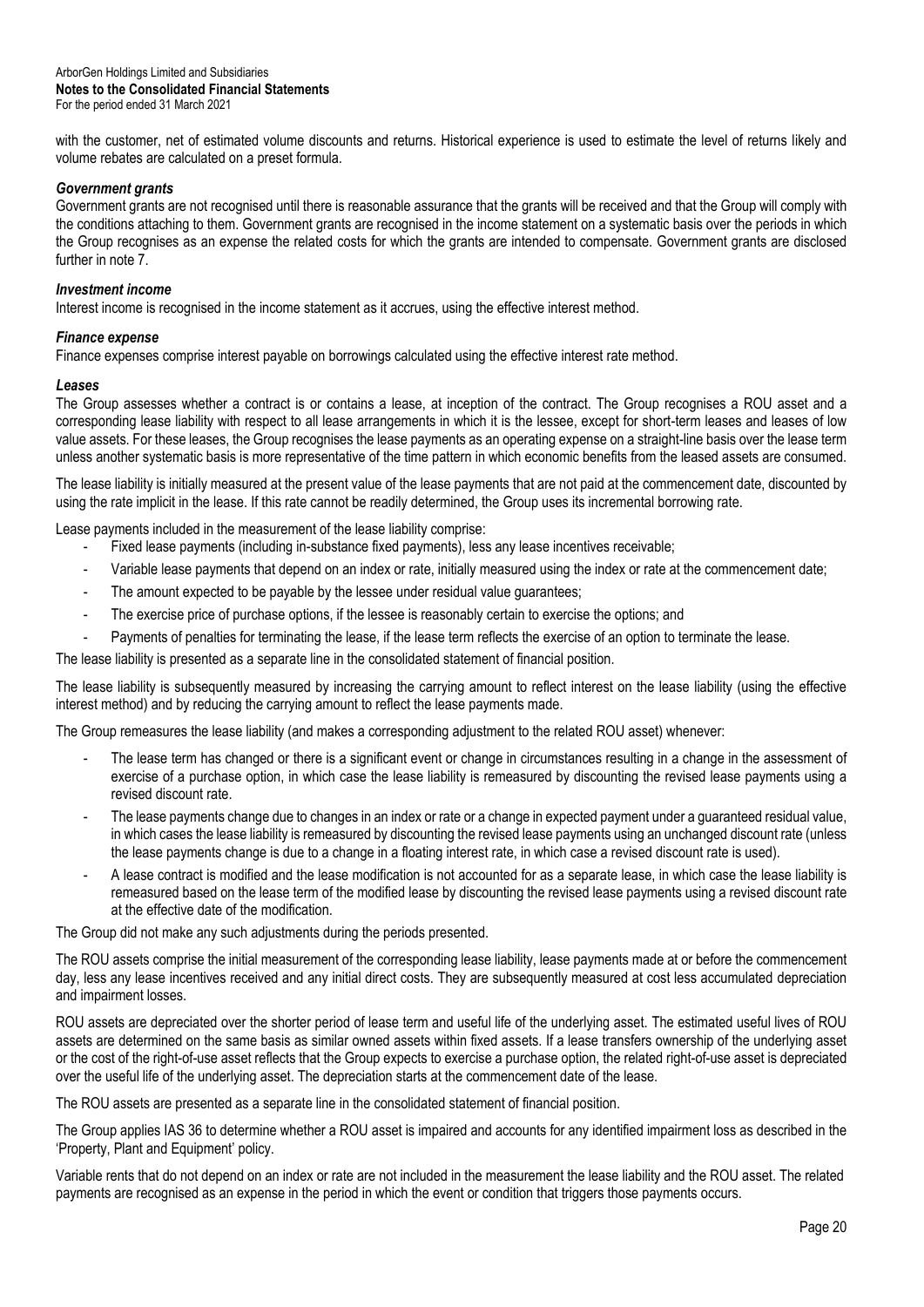## *Research and development costs*

All research costs are recognised as an expense when incurred. When a project reaches the stage where it is reasonably certain that further expenditure can be recovered through the processes or products produced, development expenditure is recognised as a development asset under intellectual property. The asset is amortised from the commencement of commercial production of the product to which it relates, over the period of expected benefit.

## *Income tax*

Income tax on the profit or loss for the year comprises current and deferred tax. Income tax is recognised in the income statement except to the extent that it relates to items recognised directly in equity, in which case it is recognised in equity.

Current tax is the expected tax payable on the taxable income for the year, using tax rates enacted or substantially enacted at balance date, and any adjustment to tax payable in respect of previous years.

## **Employee Benefits**

## *Share-based payments*

The grant-date fair value of equity-settled share-based payment arrangements granted to employees is generally recognised as an expense, with a corresponding increase in equity, over the vesting period of the awards.

## **Segmental Reporting**

Operating segments are reported in a manner consistent with the internal reporting provided to the chief operating decision-makers. The Group has one reportable segment, being forestry genetics. The Group's geographical segments are based on both the location of customers and primary location of assets (refer to note 24 segmental information summary).

## **Goods and Services Tax (GST)**

The income statement, statement of comprehensive income and statement of cash flow have been presented exclusive of GST. All items in the balance sheet are stated net of GST, except for receivables and payables, which include GST invoiced.

## **Comparatives**

Changes in prior year disclosure comparatives have been made to align with the current year presentation.

## **Future NZ IFRS Pronouncements**

*Standards or interpretations issued but not yet effective and relevant to the Group.*

The International Accounting Standards Board has issued a number of standards, amendments and interpretations which are not yet effective and which may have an impact on the Group's financial statements, none of these have been early adopted. The Group expects to adopt these standards when they become mandatory. None are expected to materially impact the Group's financial statements although may result in changes in disclosure*.*

## **5 FINANCIAL RISKS**

This note presents information about the Group's potential exposure to financial risks that the Group has identified; the Group's objectives, policies and processes for managing those risks; the estimation of fair values of financial instruments; and the Group's management of capital. Quantitative disclosures of some of the key financial risks are made below.

## *5.1 Foreign exchange risk*

Both ArborGen Holdings and ArborGen Inc are US functional currency, operating in three geographies – the United States, Brazil and Australasia. Generally, there are limited cash flows between Australasia and the US, and the foreign exchange risk in Australasia is limited to the translation effect on its net earnings and balance sheet from movements in the USD against the NZD and AUD. Similarly, the Brazil operations are to a large degree internally self-sufficient from a funding perspective, which limits the effect of relative currency movements to the net earnings and balance sheet translation impacts.

## *5.2 Credit risk*

The Group is at risk of customer default on payment for treestocks at the conclusion of a growing season. This risk is mitigated by dealing with a wide-range of customers in multiple markets and by securing up-front deposits from selected customers for the treestocks it grows each year. The nature of nursery activity is such that its customers tend to require yearly repeat business, and historically customer payment defaults have not been material to the business. However, in the US market (the Group's largest market), as treestock orders are not considered to be unconditional until late in the season each year, there remains the risk that orders cancelled prior to collection may not be able to be sold to other customers during the remaining season. In addition there is the risk of non-payment of further lease obligations by a tenant, over and above an initial bond paid (refer to note 28 contingent liabilities). We will enforce our rights under the lease agreement, and are exploring alternative lease arrangements.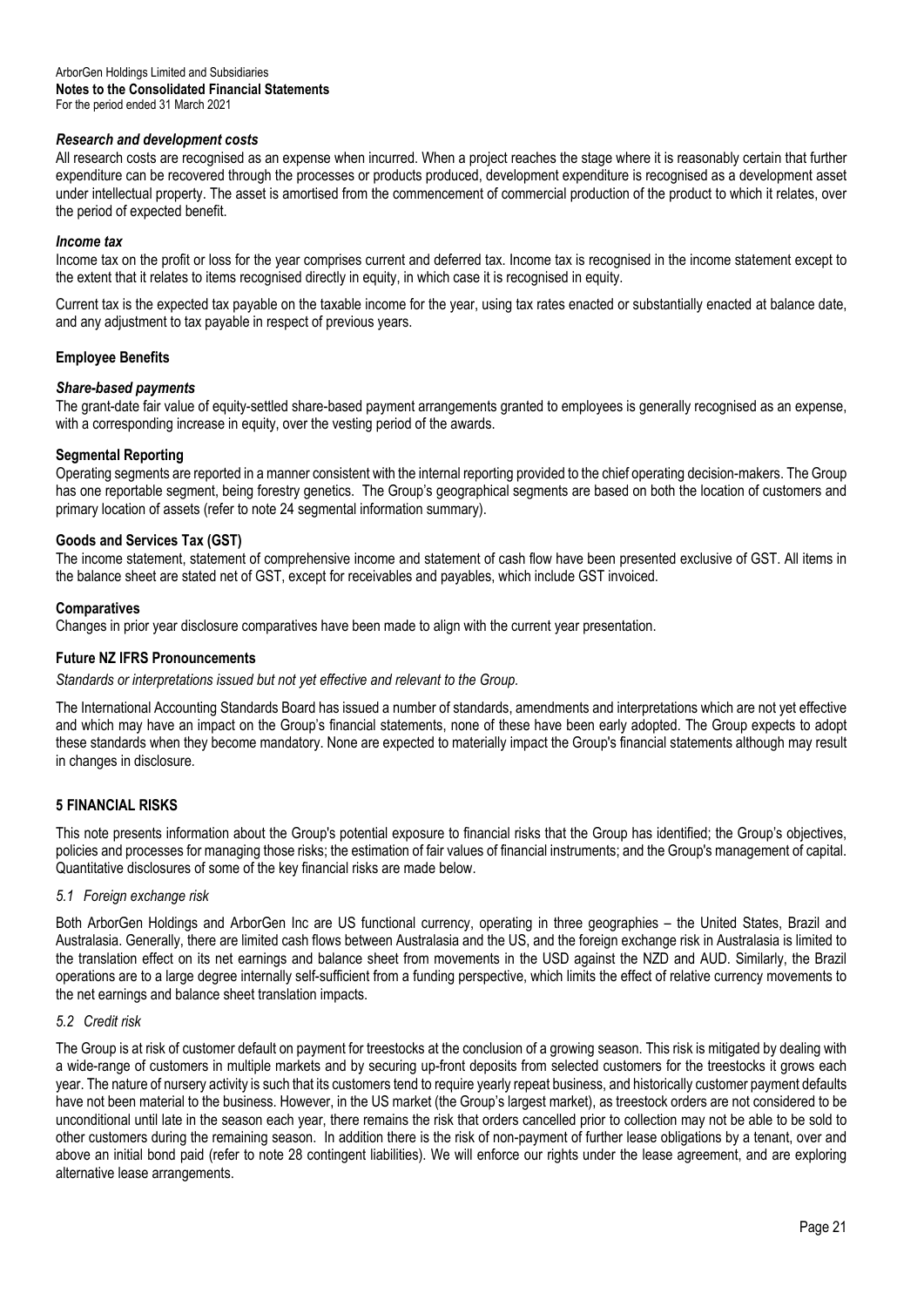## *5.3 Liquidity risk*

The Group has four banking facilities (in total \$40 million (2020: \$40 million)) three are with two banks in the United States; a \$10.0 million reducing loan (2020: \$10.5 million), matures in May 2036, a \$17 million revolver which expires in August 2023 (2020: \$17 million) and a \$10.9 million seven year mortgage (2020: \$11.3 million), and a NZ\$2 million line of credit with a New Zealand bank. In addition to these bank facilities the Group has a \$2.88 million Note issued to related parties (2020: \$2.88 million). These facilities are used to fund the group's working capital and capital expenditure needs. If any of these facilities were not to be renewed then the Group may need to obtain similar facilities from other banks, or an equivalent amount of funding may need to be provided through a capital raising event.

Liquidity risk management requires the maintenance of available cash combined with the availability of funding to meet the Company's needs as they develop. Forecasts are prepared of cash requirements to ensure there are financial resources in place to meet its day-to-day operating and investment needs. The Group believes it has sufficient resources to meet its funding needs through to 31 May 2022.

## *5.4 Interest rate risk*

The Group's has facilities that are either fixed or floating depending on their nature and use. Fixed interest rate facilities include; the \$10.0 million reducing loan facility, the \$10.9 million mortgage facility fixed via an interest rate swap and \$2.88 million Note. Floating rate facilities are the US revolver facility and the New Zealand Line of Credit (when drawn).

## *Interest rate swap contracts*

Under interest rate swap contracts, the Group agrees to exchange the difference between fixed and floating rate interest amounts calculated on agreed notional principal amounts. Such contracts enable the Group to mitigate the risk of changing interest rates on the fair value of issued fixed rate debt held and the cash flow exposures on the issued variable rate debt held. The fair value of interest rate swaps at the reporting date is determined by discounting the future cash flows using the curves at the reporting date and the credit risk inherent in the contract, and is disclosed below. The average interest rate is based on the outstanding balances at the end of the financial year.

The Group adopts a policy of ensuring that between 50% and 80% of its interest rate risk exposure is at a fixed rate. This is achieved partly by entering into fixed‑rate instruments and partly by borrowing at a floating rate and using interest rate swaps as hedges of the variability in cash flows attributable to movements in interest rates. The Group applies a hedge ratio of 1:1.

The Group determines the existence of an economic relationship between the hedging instrument and hedged item based on the reference interest rates, tenors, repricing dates and maturities and the notional or par amounts. The Group assesses whether the derivative designated in each hedging relationship is expected to be effective in offsetting changes in cash flows of the hedged item using the hypothetical derivative method.

As at 31 March 2021, the Group had one interest rate swap totalling \$10.9 million (2020: \$11.3 million), covering the US head office property mortgage facility. The swap, entered into in August 2019 and expires in August 2026, receives a floating rate of 2% above 30-day LIBOR and pays a fixed interest rate of 3.52%. This swap is designated a cash flow hedge, is fully effective with the counterparty being Synovus the issuing bank.

## *5.5 Capital risk*

ArborGen Holdings capital includes share capital, reserves and retained earnings, and ArborGen Holdings manages capital in such a manner as to maintain stakeholder confidence and safeguard ArborGen Holdings' ability to continue as a going concern, whilst also maximising the return for shareholders and sustaining resources for the future development of the business. In order to maintain or adjust the capital structure ArborGen Holdings may, pay dividends or return capital, or issue new shares or sell assets.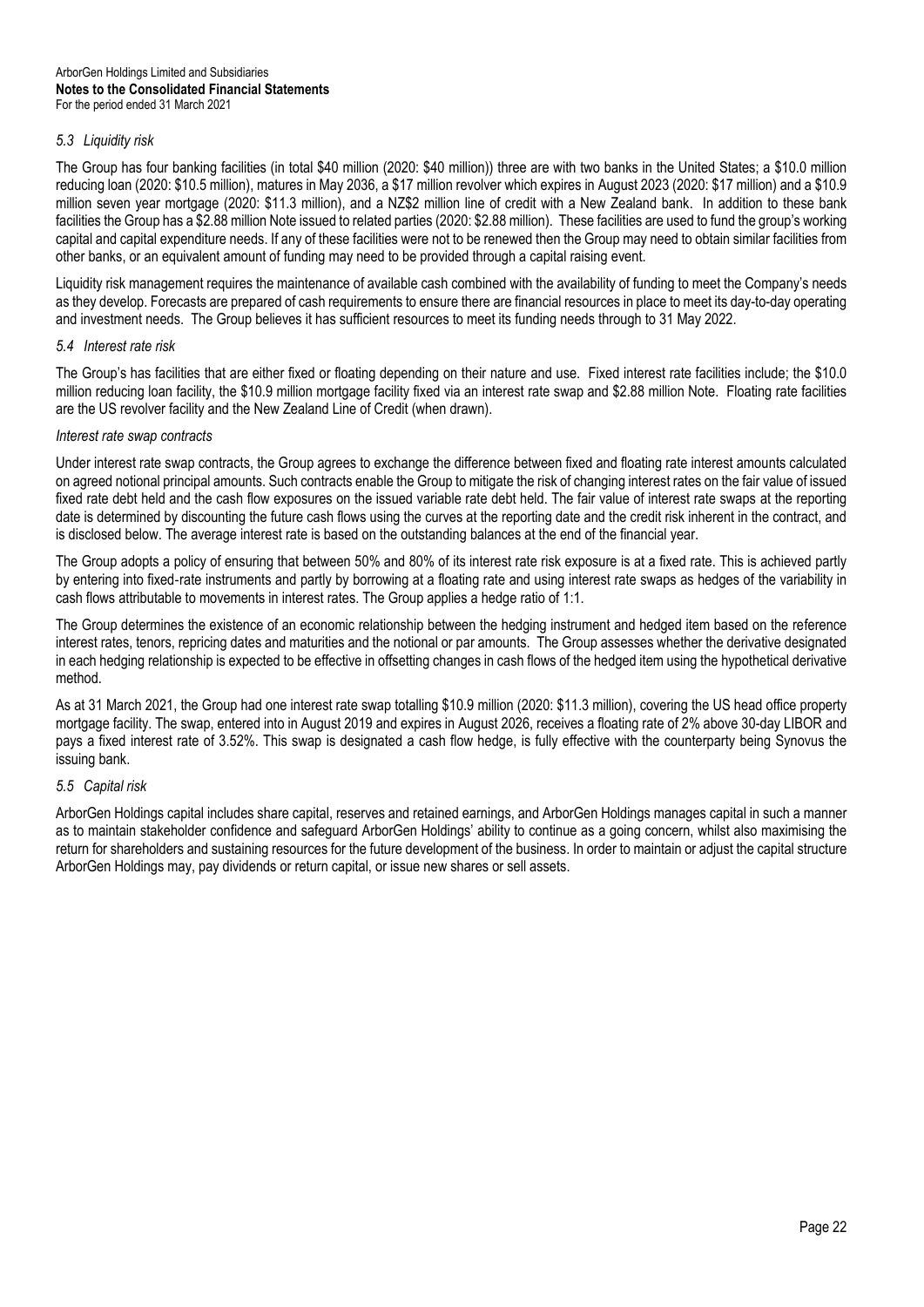#### **6 REPORTING CURRENCY**

The Group reports in United States dollars (US\$), consequently all financial numbers are in US\$ unless otherwise stated.

#### **7 OPERATING EXPENSES INCLUDE**

|                                                                                                                          |               | Year ended        | Year ended |
|--------------------------------------------------------------------------------------------------------------------------|---------------|-------------------|------------|
|                                                                                                                          |               | <b>March 2021</b> | March 2020 |
|                                                                                                                          | Refer to note | US\$m             | US\$m      |
| Depreciation and amortisations included in:                                                                              |               |                   |            |
| Cost of sales expense                                                                                                    |               | (2.7)             | (2.5)      |
| Administration expense: intellectual property                                                                            | 15            | (6.2)             | (5.9)      |
| Administration expense: G&A                                                                                              |               | (1.3)             | (1.1)      |
| Total depreciation and amortisations                                                                                     |               | (10.2)            | (9.5)      |
| Cost of inventory expensed in cost of sales                                                                              |               | (34.5)            | (37.2)     |
| Employee related expenses (excluding restructuring and transaction-related expenses)                                     |               | (17.3)            | (17.3)     |
| Government grant income <sup>(1)</sup>                                                                                   |               | 3.7               |            |
| Seedling write off and Covid related costs <sup>(2)</sup>                                                                |               | (1.7)             |            |
| Seedling mortality customer assistance <sup>(3)</sup>                                                                    |               |                   | (1.0)      |
| Inventory cost adjustment (4)                                                                                            |               |                   | (2.3)      |
| Varietal inventory cost adiustment (5)                                                                                   |               |                   | (0.4)      |
| Transaction-related expenses incurred by ArborGen Inc in relation to the acquisition by ArborGen Holdings <sup>(6)</sup> |               |                   | (0.2)      |
| Government Grants, Inventory adjustment and other                                                                        |               | 2.0               | (3.9)      |

- (1) During the period ArborGen Inc received \$4.6 million of assistance in the form of Government support grants in US, Australia and NZ, under the various Covid support programmes. As a result of receiving these grants ArborGen was able to retain all staff and continue to operate in the challenging environment. Of that cash received \$3.7 million has been deemed to either meet the threshold for forgiveness under the US CARES Act Paycheck Protection Program (PPP) or is a grant. The remaining \$0.9 million is recorded as a deferred grant income in the balance sheet and should meet the threshold for forgiveness in the 2022 financial year (refer to note 3).
- (2) The Group incurred significant costs directly related to the Covid pandemic, primarily due to cancellation of ordered seedlings in the US, where sawmill closures in the early part of calendar year 2020 delayed harvesting which flowed on to delay site preparation activities. Compounding these issues was the temporary suspension of non-immigrant worker H2-B visas into the US, which combined with planting crews contracting Covid, led to planting labour shortages during the critical planting season. Sales orders cancelled due to the Covid pandemic left ArborGen with 25 million seedlings that had to be destroyed, resulting in a seedling write off of \$1.5 million.
- (3) The extremely unusual and widespread seedling survival issues occurring throughout the US South-eastern region, affected the survival of some of the 2019 year's seedlings, including across some of our customer sites. While we didn't believe this mortality issue could be attributed to our seedling quality, the industry agreed to share the cost of this loss, and accordingly we recorded \$1 million as an expense in the 2020 fiscal year to assist customers to replace lost seedlings.
- (4) A series of extreme weather events had the effect of lowering seed production volumes (yield) for the 2018/2019 seed harvest. This lower yield resulted in an abnormally high average cost per pound of seed produced. This adjustment returned the seed costs to a normal production cost, or standard cost, per seed.
- (5) In the previous period circa one million of bareroot varietal seedlings, for sale in fiscal year 2021, were lost and this varietal inventory cost adjustment recognises the write-down from those losses.
- The transaction related cost of \$0.2 million in the prior period, is the final expense under the ArborGen retention plan put in place when ArborGen was acquired in June 2017.

#### **Expenses incurred also includes payments made and accrued for:**

- Directors fees for non-executive Directors of ArborGen Holdings for the current period of \$232,881 (paid in NZ\$341,000) (2020: \$265,939 (paid in NZ\$413,105)). In addition non-executive Directors participate in Directors share plans, \$148,496 was accrued in relation to these share plans (NZ\$224,017) (2020: \$235,369 (NZ\$364,379)). In September 2020, 829,016 shares vested to Directors under the plans together with cash tax payments of \$38,971 (NZ\$57,573) (refer to notes 19, 20 and 25).
- The statutory audit of the annual financial statements in the current period; for ArborGen Holdings NZ\$104,000 (2020: NZ\$99,000) and ArborGen \$190,000 (Deloitte) (2020: \$180,000).
- Other services provided by the auditors for ArborGen Holdings in the current period were less than NZ\$10,000 (2020: NZ\$20,500), which include attendance at the annual meetings and procedures relating to the interim financial statements.
- Refer to Reporting and Disclosure and Auditors in the Corporate Governance section of the Annual Report for commentary on the Audit Committee process in managing the relationship with the Auditor and confirming their independence.

#### **8 INCOME TAX EXPENSE**

|                                                                  | Year ended        | Year ended  |
|------------------------------------------------------------------|-------------------|-------------|
|                                                                  | <b>March 2021</b> | March 2020  |
|                                                                  | US\$m             | US\$m       |
| Earnings (loss) before taxation                                  | 2.6               | (3.8)       |
| Taxation at 28%                                                  | (0.7)             | $1.1 \perp$ |
| Adjusted for:                                                    |                   |             |
| Change in deferred tax liability                                 | 0.6               | $1.1 \perp$ |
| Net taxation losses not recognised                               | (0.2)             | (1.8)       |
| Recognition of previously unrecognised benefits (1)              | 0.9               | 0.7         |
| Taxation (expense)/benefit                                       | 0.6               | 1.1         |
| Deflects the utilisation of provisualy uproposable of toy lococo |                   |             |

(1) Reflects the utilisation of previously unrecognised tax losses.

#### **9 CASH, LIQUID DEPOSITS AND RESTRICTED CASH**

At 31 March the Group held total cash, liquid deposits and restricted cash of \$6.2 million (2020: \$7.9 million) comprising cash held by: ArborGen \$6.2 million (2020: \$5.2 million) and no restricted cash on deposit with Synovus to secure the ArborGen debt facility (2020: \$2.0 million) (refer to note 18).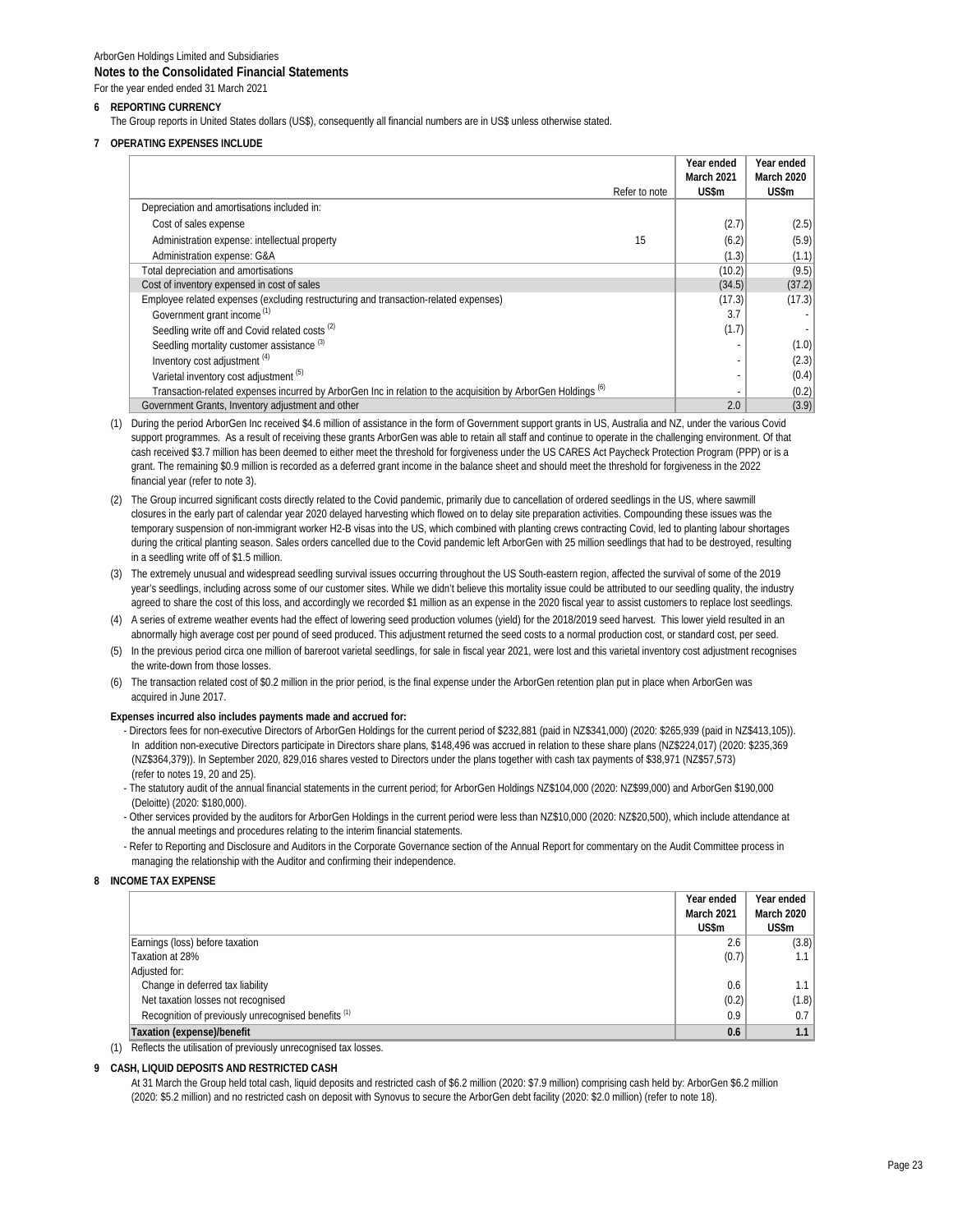|                             | March 2021 | March 2020       |
|-----------------------------|------------|------------------|
|                             | US\$m      | US\$m            |
| Trade debtors               | 10.3       | 8.2              |
| Prepayments                 | 1.8        | 1.9 <sup>2</sup> |
| Other receivables           | 0.1        | 0.4              |
| Trade and other receivables | 12.2       | 10.5             |

**11 INVENTORY**

|                                        | March 2021 | March 2020 |
|----------------------------------------|------------|------------|
|                                        | US\$m      | US\$m      |
| Finished goods - seedlings             | 1.4        | 0.7        |
| Work in progress - seedlings $(1)(4)$  | 8.2        | 7.3        |
| Finished goods - seed                  | 16.0       | 13.4       |
| Work in progress - seed (2)            | 8.1        | 7.0        |
| Fair value on biological assets (3)(4) | 0.8        | 0.9        |
| Inventory                              | 34.5       | 29.3       |

(1) Work in progress - seedlings, is principally growing seedling crop.

(2) Work in progress - seed, is principally harvesting seed to be sown as a future crop.

(3) Fair value adjustment on biological assets reflects the change in fair value less costs to sell of biological assets (seedlings) as at balance date.

(4) Seedlings in progress are treated as biological assets for financial reporting purposes and are recognised at fair value less costs to sell, \$9 million

(2020: \$8.2 million). Biological assets will be transferred to finished goods seedlings at lifting, for dispatch to customers and sale.

| Fair value adjustment on biological asset                                                                                                                                                                                      | <b>March 2021</b> | March 2020 |
|--------------------------------------------------------------------------------------------------------------------------------------------------------------------------------------------------------------------------------|-------------------|------------|
|                                                                                                                                                                                                                                | US\$m             | US\$m      |
| Opening balance                                                                                                                                                                                                                | 0.9               | 1.5 I      |
| Change in fair value of biological assets recognised in income statement                                                                                                                                                       |                   |            |
| Fair value change for crop to be lifted in the coming period                                                                                                                                                                   | 0.8               | 0.9        |
| Reversal of prior period fair value change                                                                                                                                                                                     | (0.9)             | (1.5)      |
| Change in fair value of biological assets recognised in income statement                                                                                                                                                       | (0.1)             | (0.6)      |
| Closing fair value uplift biological asset                                                                                                                                                                                     | 0.8               | 0.9        |
| At both 21 Monde 2021 and 21 Monde 2020, only the Audunted on a concern our additional and four under a Audunted on a composite the distribution of the district of the district of the second terms of the district of the se |                   |            |

At both 31 March 2021 and 31 March 2020, only the Australasian crops are established and fair valued. The Australasian crops are primarily lifted from late May through until September of each year.

#### **12 TAXATION**

| Deferred taxation (liability)                      |               | March 2021 | Mar 2020 |
|----------------------------------------------------|---------------|------------|----------|
|                                                    | Refer to note | US\$m      | US\$m    |
| Opening provision for deferred taxation            |               | (1.8)      | (2.9)    |
| Taxation (expense)/benefit in the income statement |               | 0.6        |          |
| Deferred taxation (liability)                      |               | (1.2)      | (1.8)    |

In June 2017 when ArborGen Inc. became a consolidated subsidiary of the Company, a deferred tax liability was recognised on the intellectual property asset as a result of the fair value exercise undertaken for the acquired assets and liabilities. The current year balance is \$1.0 million (2020: \$1.8 million).

NZ IFRS only allows the recognition of taxation assets when utilisation is considered probable, which is subject to the future earnings of the Group and on meeting shareholder continuity and loss carry forward expiry dates. The Group had taxation losses (gross after valuation adjustments) at 31 March 2021 of \$89.1 million, predominately in the United States (2020: \$84.0 million). The Group has unrecognised tax losses in New Zealand of \$35.3 million (2020: \$31.9 million) after the utilisation of \$1.7 million and \$53.8 million in the US (2020: \$52.1 million) after the utilisation of \$1.8 million. The Group's unrecognised US losses will be utilised against future earnings. At acquisition (June 2017), ArborGen Inc had pre-acquisition losses of \$26.9 million, that can be utilised at \$1.4 million per annum. ArborGen Holdings also has imputation credits available to its shareholders of \$2.8 million (2020: \$2.4 million).

#### **13 FIXED ASSETS**

|                                    | March 2021 | March 2020 |
|------------------------------------|------------|------------|
|                                    | US\$m      | US\$m      |
| Cost                               |            |            |
| Land                               | 16.0       | 15.3       |
| <b>Buildings</b>                   | 25.7       | 24.7       |
| Plant and equipment                | 6.5        | 6.3        |
| <b>Total cost</b>                  | 48.2       | 46.3       |
| Accumulated depreciation           |            |            |
| <b>Buildings</b>                   | (3.2)      | (2.0)      |
| Plant and equipment                | (1.7)      | (0.8)      |
| Total accumulated depreciation     | (4.9)      | (2.8)      |
| Net book value                     |            |            |
| Land                               | 16.0       | 15.3       |
| <b>Buildings</b>                   | 22.5       | 22.7       |
| Plant and equipment                | 4.8        | 5.5        |
| Fixed assets net book value        | 43.3       | 43.5       |
| Domicile of fixed assets           |            |            |
| Australasia                        | 10.1       | 8.7        |
| <b>United States</b>               | 33.2       | 34.8       |
| <b>Fixed assets net book value</b> | 43.3       | 43.5       |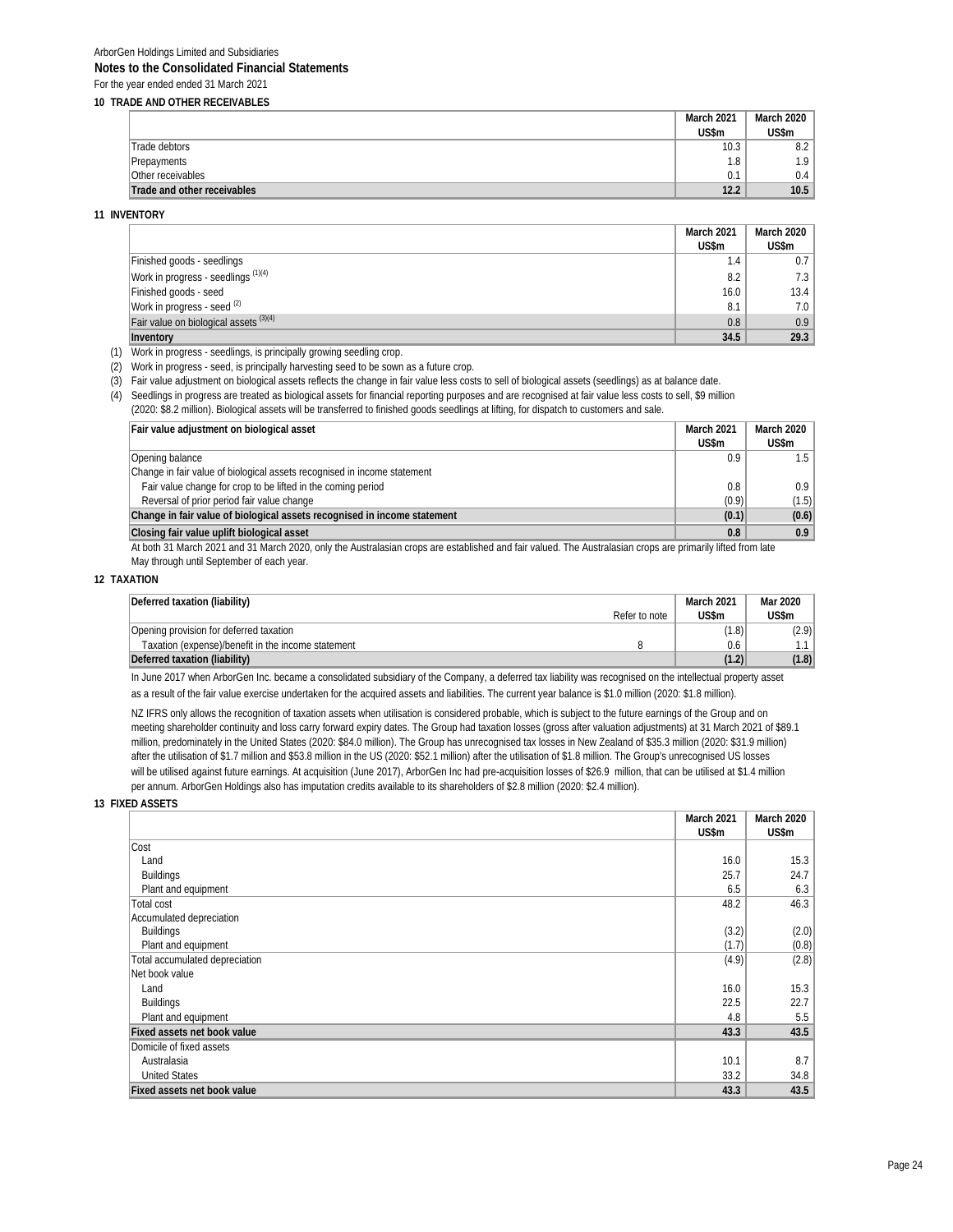## **13 FIXED ASSETS** continued

| <b>Fixed assets net book value</b>              | Land  | <b>Buildings</b> | Plant and | Finance lease | Total  |
|-------------------------------------------------|-------|------------------|-----------|---------------|--------|
|                                                 |       |                  | equipment | assets        |        |
|                                                 | US\$m | US\$m            | US\$m     | US\$m         | US\$m  |
| 31 March 2020                                   |       |                  |           |               |        |
| Opening net book value                          | 15.3  | 9.9              | 6.0       | 11.5          | 42.7   |
| Transfer of right-of-use assets                 |       |                  |           | (11.5)        | (11.5) |
| <b>Exchange differences</b>                     | (0.6) | (0.3)            | (0.5)     |               | (1.4)  |
| Additions                                       |       | 4.3              | 1.0       |               | 5.3    |
| Transfer of leased assets (1)                   | 0.6   | 9.7              |           |               | 10.3   |
| Disposition of TCLP operations                  |       |                  | (0.1)     |               | (0.1)  |
| Depreciation charge                             |       | (0.9)            | (0.9)     | ٠             | (1.8)  |
| Fixed assets net book value as at 31 March 2020 | 15.3  | 22.7             | 5.5       |               | 43.5   |
| 31 March 2021                                   |       |                  |           |               |        |
| Opening net book value                          | 15.3  | 22.7             | 5.5       |               | 43.5   |
| Exchange differences                            | 0.7   | 0.4              | 0.5       | ٠             | 1.6    |
| Additions                                       |       | 0.6              | 0.4       | ٠             | 1.0    |
| Depreciation charge                             |       | (1.2)            | (1.6)     | ٠             | (2.8)  |
| Fixed assets net book value as at 31 March 2021 | 16.0  | 22.5             | 4.8       |               | 43.3   |

(1) In August 2019 the Group acquired the ArborGen US headquarters' premises in Ridgeville South Carolina, for \$14.5 million (including costs of \$0.1 million). Prior to acquisition these premises were recognised on the Group balance sheet as a finance lease asset and as a lease obligation. The value of the leased asset transferred at acquisition was \$10.3 million (refer to note 14).

#### **14 RIGHT-OF-USE ASSETS**

| Right-of-use assets net book value                     | Land &           | Plant and | Total  |
|--------------------------------------------------------|------------------|-----------|--------|
|                                                        | <b>Buildings</b> | equipment |        |
|                                                        | US\$m            | US\$m     | US\$m  |
| 31 March 2020                                          |                  |           |        |
| Opening net book value                                 |                  |           |        |
| Transfer from finance lease assets                     | 10.7             | 0.8       | 11.5   |
| Assets recognised under IFRS 16 <sup>(1)</sup>         | 4.0              | 1.4       | 5.4    |
| Additions                                              | 0.2              | 0.6       | 0.8    |
| Other transfers <sup>(2)</sup>                         | (10.3)           |           | (10.3) |
| Depreciation charge                                    | (0.4)            | (1.3)     | (1.7)  |
| Right-of-use assets net book value as at 31 March 2020 | 4.2              | 1.5       | 5.7    |
| 31 March 2021                                          |                  |           |        |
| Opening net book value                                 | 4.2              | 1.5       | 5.7    |
| <b>Exchange differences</b>                            | 0.1              |           | 0.1    |
| Additions                                              | 0.5              | 0.5       | 1.0    |
| Depreciation charge                                    | (0.5)            | (0.5)     | (1.0)  |
| Right-of-use assets net book value as at 31 March 2021 | 4.3              | 1.5       | 5.8    |

(1) This is initial recognition of the right-of-use assets existing at 1 April 2019 representing assets held under operating leases.

(2) In August 2019 the Group acquired the ArborGen US headquarters' premises in Ridgeville South Carolina, for \$14.5 million. Prior to acquisition these premises were recognised on the Group balance sheet as a finance lease asset of \$10.3 million and as a lease obligation totalling \$11.1 million (refer to note 13).

#### **15 INTELLECTUAL PROPERTY 0**

|                              | Refer to note | March 2021<br>US\$m | Mar 2020<br>US\$m |
|------------------------------|---------------|---------------------|-------------------|
| Opening balance              |               | 103.8               | 105.6             |
| Capitalisation during period |               | 3.7                 |                   |
| Amortisation during period   |               | (6.2)               | (5.9)             |
| Intellectual property        |               | 101.3               | 103.8             |

#### **16 ARBORGEN INVESTMENT AND IMPAIRMENT**

We regularly review the carrying value of the ArborGen cash generating unit to determine whether there has been a subsequent change in circumstances or conditions that requires an impairment to be taken through earnings. Our impairment review is undertaken on a 'Value-in-use' (VIU) basis, which is the estimated value to be derived from our continued ownership and operation of the ArborGen business.

In the prior year (Fiscal year ending March 2020), our approach was to utilise a set of cash flow assumptions that had already been sensitised for more conservative outcomes, particularly in the largest and most material market for ArborGen – the US, for impairment testing purposes (the 2020 Case). We have applied the same approach this year with our 2021 Case.

Consistent with the approach taken in the prior year, our impairment analysis utilises a 10-year plus terminal DCF valuation model. We use a 10-year period

rather than a shorter time period because ArborGen's advanced genetic products in the US market (the largest and most material market) are in the earlier stages of supply availability and adoption, and hence this period of time is deemed appropriate to adequately capture the scale-up of advanced genetics supply and adoption in the US. The same holds true for ArborGen's Brazil position where projected growth in advanced genetics sales, market share expansion and continued recovery in the forestry sector from its current depressed state, necessitate the use of a 10-year model. We use a DCF methodology because ArborGen's advanced products adoption profile does not lend itself to the application of short-term market multiple metrics to determine valuation, given the relatively early-stage of ArborGen's revenue, earnings and cash profile. With time these metrics will become directly applicable, but for now the Board believes a 10-year DCF approach is the most appropriate to use to assess impairment.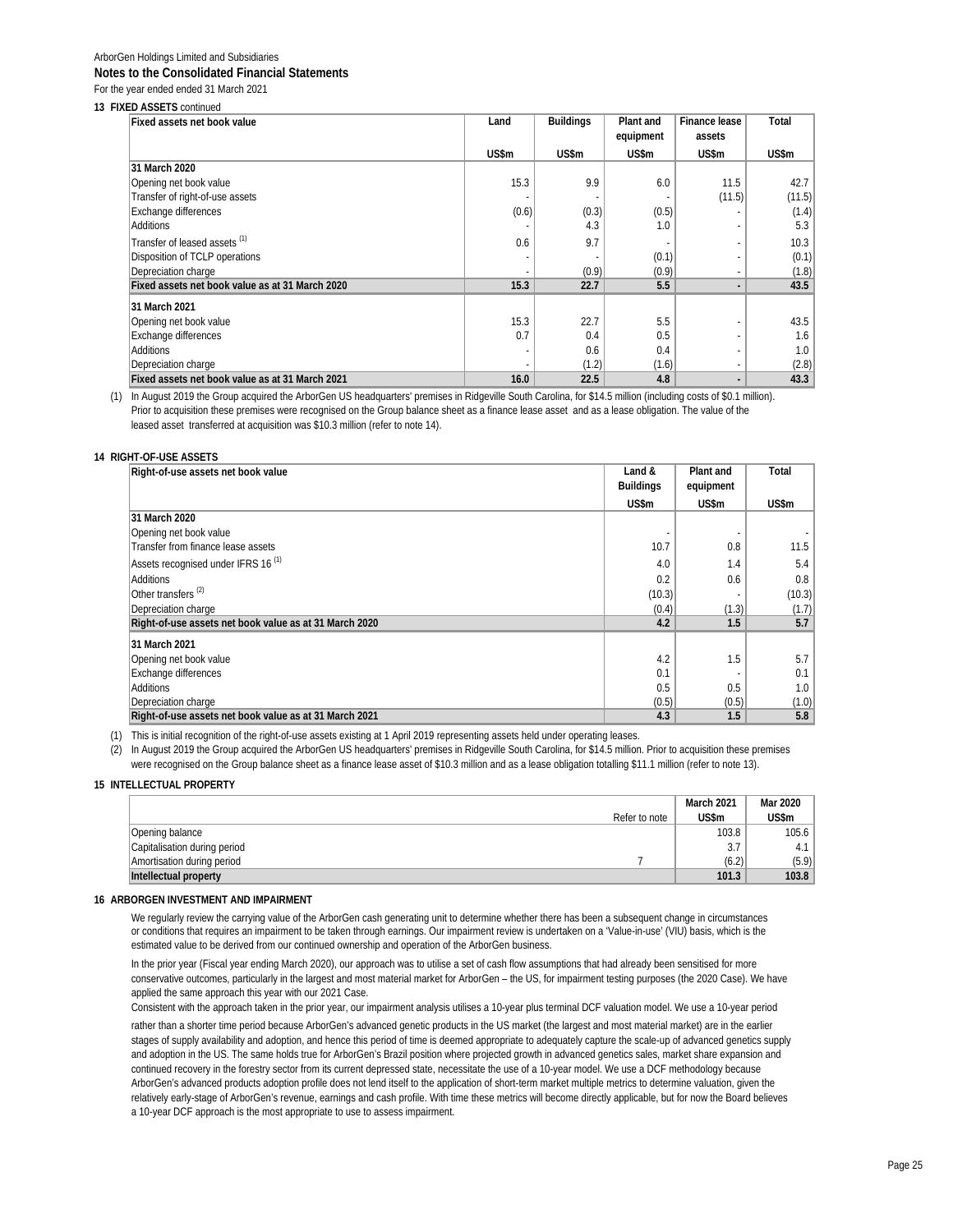## ArborGen Holdings Limited and Subsidiaries **Notes to the Consolidated Financial Statements**

For the year ended ended 31 March 2021

Our DCF impairment model values only the projected cash flows from the existing core markets (i.e. Australia, New Zealand, United States and Brazil), with growth market opportunities outside of the core excluded from the analysis. Separate demand projections are determined for each geography and end-use market. The total addressable seedling market for each geography is then estimated, as is seedling type, production technology employed, production cost and sales price.

To highlight the assumptions that have been utilised to derive the 2021 Case cash flows, the model assumes -

- Minimal organic growth in ArborGen's US loblolly market share outside of recent acquisitive growth i.e. the growth that is assumed is derived primarily from recent acquisition activity already undertaken and in place – i.e. the Jasper nursery in Texas, and the Taylor nursery in Edgefield, South Carolina;
- Modest recovery in the overall US loblolly market consistent with projections from Forest Economic Advisers (FEA) driven primarily by projected growth in saw timber demand in the US South, and recovery from depressed Covid-19 seedling demand levels in 2020-2021;
- Minimal 'real' price increases in individual US seedling products despite the projected recovery in US sawn timber prices supported by continued projected growth in US South sawmill capacity and saw timber demand, and continued R&D investment;
- Increasing overall OP and MCP weighted average prices reflecting an increasing proportion of higher value sub-category product sales (e.g. MCP-elite and MCP-2.0) over the next 10 years;
- That in the terminal year ArborGen's total advanced genetics seedlings sales in the US represent 61% (primarily mass control pollinated (MCP) adoption) of its total US loblolly sales. This adoption rate is significantly lower than ArborGen's projected US MCP seed supply as younger seed orchards mature and near-term supply constraints are overcome, and compares with a NZ adoption rate of over 80% of sales in recent years;
- Limited recovery in the overall Brazilian eucalyptus forestry markets from current recessionary levels;
- Continued growth in Brazil following the recent expansion of ArborGen's internal production capabilities in Minas Gerais, Mato Grosso do Sul and Sao Paulo;
- Continued expansion of ArborGen's eucalyptus offering leveraging licensed International Paper, Vallourec and Gerdau's eucalyptus clones, and ArborGen's own eucalyptus advanced products; and
- ArborGen's advanced genetics sales as a percentage of its total eucalyptus in Brazil approaching 80% in the terminal year.

These cash flows are then discounted at a cost of capital that reflects the underlying risk inherent in the cash flow assumptions. Specifically, the discount rate applied to the DCF analysis was calculated using a derived weighted average cost of capital (WACC), with the cost of equity calculated using the Capital Asset Price Model and the cost of debt based on the risk-free rate plus the option adjusted spread for BBB rated bonds. Specifically, cash flows from each market that forms the ArborGen cash generating unit are discounted at separate WACC rates, or an overall weighted average derived nominal post-tax nominal WACC of 10.6%.

There are warrants outstanding equal to 5% of the issued ArborGen's share capital, which reduces the Group's effective economic exposure in ArborGen to 95%. These warrants arose out of ArborGen's purchase of CellFor in 2012, and represent part-consideration for that acquisition. The warrants are automatically exercised, for no payment, upon an IPO of ArborGen. The warrants may be exercised by a 66.67% (by value) of the warrant holders, at any time prior to 19 June 2032. The derived 100% equity valuation using the above approach is \$267.1 million (2020: \$260.8 million) – \$295.5 million (2020: \$290.4 million) enterprise value less net debt of \$28.4 million (2020: \$29.6 million). Adjusting for the CellFor Warrants that are equal to 5% of the issued capital in ArborGen, arrives at a 95% equity valuation in ArborGen of \$254.4 million (2020: \$248.8 million).

The table below shows the assumptions and sensitivities for the critical US loblolly market compared with those used in last year's assessment. As an added sensitivity to test impairment, a change in discount rate is the simplest sensitivity to apply particularly given the DCF model assumes inputs at the conservative end of the spectrum of outcomes. In this instance, the post-tax WACC applied to the DCF model would need to increase to 15% before an impairment would arise, which we do not believe is within a reasonable range given the sector ArborGen operates in, and the relatively conservative inputs that underlie the longer term cash flows for the US loblolly market.

The uptake of advanced genetics seedlings sales in the US loblolly market (i.e. MCP adoption) is a key assumption in the model. This uptake progressively increases throughout the forecast period to the terminal year where it is assumed this uptake reaches 61%, up from the FY2022 Budget assumption of circa 40%. However, keeping all other elements constant and excluding ANZ and Brazil from the valuation, even if the uptake reached 49% by terminal year, this would not result in an impairment.

| US\$ millions                                                       | 2021 Case    | 2020 Case              |
|---------------------------------------------------------------------|--------------|------------------------|
| US Loblolly Market - terminal year assumptions                      |              |                        |
| Loblolly market size - millions                                     | 900          | 900                    |
| ArborGen market share %                                             | 37.8%        | 37.8%                  |
| ArborGen unit sales - millions                                      | 340          | 340                    |
| % advanced genetics MCP                                             | 59%          | 55%                    |
| % advanced genetics Varietal                                        | 2%           | 2%                     |
| % traditional genetics                                              | 39%          | 43%                    |
| <b>Total ArborGen valuation</b>                                     |              |                        |
| Us inflation rate                                                   | 3.0%         | 3.0%                   |
| Terminal Growth rate (TGR) <sup>(1)</sup>                           | 3.0%         | 3.0%                   |
| Nominal post-tax discount rate                                      | 10.6%        | 11.0%                  |
| ArborGen implied enterprise valuation <sup>(2)</sup>                | \$295.5      | \$290.4                |
| less net debt (3)                                                   | \$28.4       | \$29.6                 |
| ArborGen equity valuation (100%)                                    | \$267.1      | \$260.8                |
| <b>Discount Rate Sensitivity</b>                                    |              |                        |
| Nominal post-tax discount rate                                      | 15.0%        | 15.4%                  |
| ArborGen implied enterprise valuation                               | \$176.6      | \$171.5                |
| less net debt                                                       | \$28.4       | \$29.6                 |
| Total group equity <sup>(4)</sup>                                   | \$148.2      | \$141.9                |
| Terminal year sensitivities equity value impact (increase/decrease) |              | Equity value change by |
| Total market size - 25 million                                      | $+/-$ \$1.8  | $+/-$ \$4.2            |
| Market share by 1%                                                  | $+/-$ \$1.8  | $+/-$ \$4.0            |
| Advanced genetics adoption by 1%                                    | $+/-$ \$2.7  | $+/-$ \$1.8            |
| Real MCP price by 5%                                                | $+/-$ \$11.0 | $+/-$ \$8.6            |

(1) A TGR of 3% in a 3% inflation environment equates to a 0% real TGR assumption.

(2) This represents the total ArborGen valuation and not just the US market.

(3) Net debt including capital leases of \$1 million.

(4) Note this reconciles the ArborGen equity valuation to total group equity value, rather than to carrying value of the investment, and is merely a presentation change.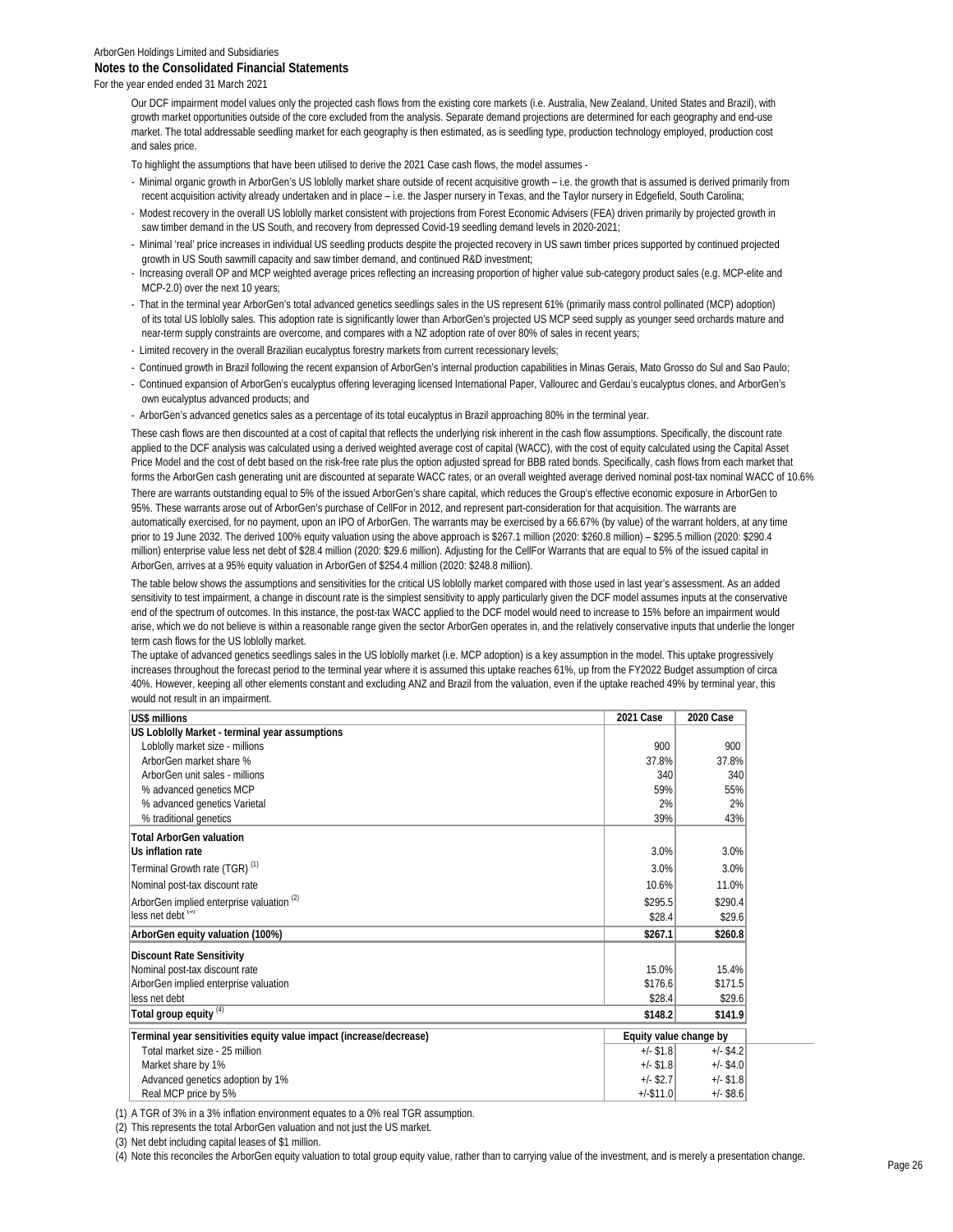#### **17 TRADE, OTHER PAYABLES AND PROVISIONS**

|                                                 | March 2021 | March 2020 |
|-------------------------------------------------|------------|------------|
|                                                 | US\$m      | US\$m      |
| Trade creditors                                 | (6.8)      | (6.6)      |
| Accrued employee benefits <sup>(1)</sup>        | (1.8)      | (2.4)      |
| Other payables                                  | (1.0)      | (1.3)      |
| Seedling Mortality                              | (0.1)      | (0.2)      |
| Seedling deposits from customers <sup>(2)</sup> | (3.4)      | (2.6)      |
| Trade, other payables and provisions            | (13.1)     | (13.1)     |

(1) Includes accrued expense of \$0.2 million being the cash component of the 2021 LTI Plan for ArborGen Inc Senior management (refer notes 20 and 25).

(2) The deposits from customers will be recognised as revenue within 12 months as the seedlings are transferred to the customer.

#### **18 TERM AND CURRENT DEBT**

|                                               | <b>March 2021</b> | <b>March 2020</b>       |
|-----------------------------------------------|-------------------|-------------------------|
| Summary of repayment terms                    | US\$m             | US\$m                   |
| Due for Repayment:                            |                   |                         |
| Less than one year                            | (1.0)             | (6.3)                   |
| between one and two years                     | (3.9)             | (8.5)                   |
| between two and three years                   | (11.0)            | (3.9)                   |
| between three and four years                  | (1.0)             | (1.0)                   |
| between four and five years                   | (1.0)             | (1.0)                   |
| after five years                              | (15.7)            | (16.8)                  |
| Total term and current debt                   | (33.6)            | (37.5)                  |
|                                               |                   |                         |
| Summary of Interest Rates by Repayment Period | <b>March 2021</b> | March 2020              |
| Due for Repayment:                            |                   |                         |
| Less than one year                            | 3.99%             |                         |
| between one and two years                     | 4.22%             |                         |
| between two and three years                   | 3.98%             | 4.98%<br>4.96%<br>4.80% |
| between three and four years                  | 4.37%             | 4.38%                   |
| between four and five years                   | 4.37%             | 4.38%                   |
| after five years                              | 4.12%             | 4.13%                   |
| Current debt - weighted average interest rate | 3.99%             | 4.98%                   |

The weighted average interest rates reflect the effective interest rate, inclusive of fee amortisations.

At 31 March 2021 the Group had debt facilities with the following banks: Synovus Financial Corporation (Synovus) and AgSouth Farm Credit (AgSouth) in the United States and Westpac New Zealand Limited (Westpac) in New Zealand. In addition the Group has subordinated promissory notes (Notes) (issued to Directors, shareholders and senior management in August 2019) to facilitate the US Ridgeville headquarters property purchase.

ArborGen has a non-revolving promissory note issued to AgSouth for \$9.9 million bearing interest at 4.95%, with a maturity date of 1 May 2036, which is secured against ArborGen's US real estate properties. Annual principal repayments of \$0.6 million are due 1 May each year.

ArborGen's revolving facility agreement with Synovus is a \$17 million letter of credit (LOC) facility (currently \$10 million), was favourably amended extending the expiry from 31 August 2021 to 31 August 2023 and increasing the annual 60-day (continuous) pay down maximum borrowing limit (between 1 March and 31 August) to \$10 million (previously \$7.5 million). Synovus also released the \$2 million that was previously maintained as a certificate of deposit (restricted cash 2020; \$2 million). The LOC bears interest at the 30 day LIBOR base rate plus 2.75%, subject to a minimum annual rate of 3.5% (formerly 4.75%), and is collateralised by all the of ArborGen Inc.'s United States assets not otherwise pledged under the AgSouth agreement.

The credit agreements with both Synovus and AgSouth include covenants which require ArborGen to maintain a minimum net worth of \$29 million and \$24 million respectively.

ArborGen New Zealand Unlimited (ArborGen NZ) has a NZ\$2 million line of credit facility, which is subject to renewal on an annual basis.

As part of the acquisition of the US Ridgeville headquarters premises the Group has two financing facilities. The first is represented by the Notes issued by ArborGen Inc to related parties (being Directors, shareholders and senior management) for \$2.88 million. The Notes are fully subordinated to all bank debt, repayable at maturity (August 2022), and due to their subordinated nature attract a 7% per annum interest rate, payable six monthly in arrears. Independent advice, at the time of issuance, confirmed that the interest rate and terms were reasonable to the Company (refer to note 25).

The second facility, drawn through Rubicon Industries USA LLC (RIUSA), is an \$11.5 million mortgage from Synovus (currently \$10.9 million outstanding), which is secured by headquarters land and buildings. The mortgage is a seven-year term facility, based on a 20-year amortising loan, incurring interest at the 30-day LIBOR base rate plus 2% (currently 2.11%). The Group has entered into a seven-year interest rate swap, with terms that match that of the mortgage, at a fixed rate of 3.52%. The mortgage requires RIUSA to maintain a debt service coverage ratio of not less than 1.25:1 for the trailing 12 months.

At 31 March 2021 the Group held cash and liquid deposits of \$6.2 million (2020: \$7.9 million, including restricted cash of \$2 million) and had debt of \$33.6 million and lease liability of \$5.9 million (2020: \$37.5 million of debt and \$5.7 million of lease obligations).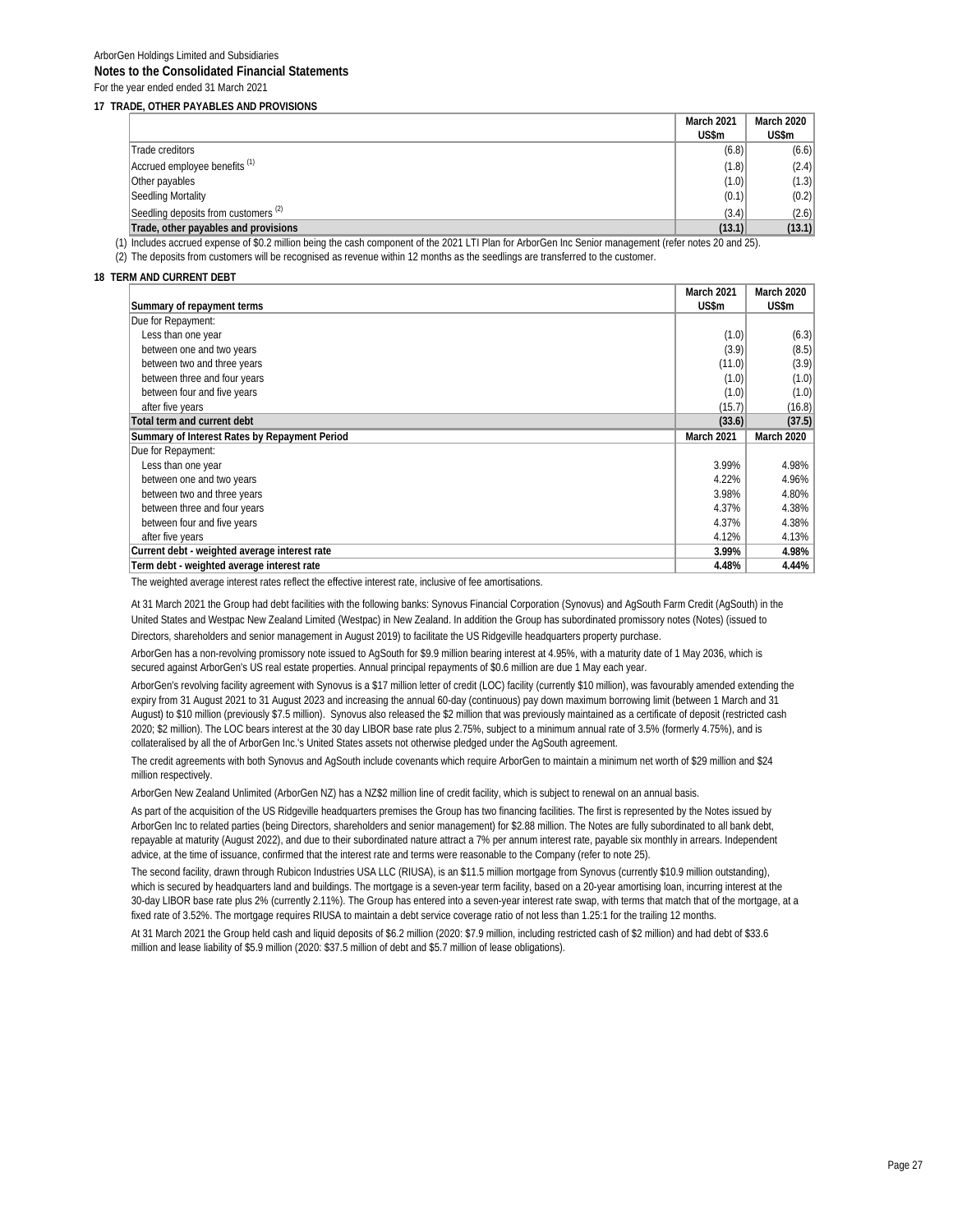| 19 CAPITAL |
|------------|
|            |

|                                                                 | March 2021  | Mar 2020    |
|-----------------------------------------------------------------|-------------|-------------|
| Share capital                                                   | US\$m       | US\$m       |
| Share capital at the beginning of the period                    | 202.3       | 201.0       |
| Issue of shares <sup>(3)(4)</sup>                               |             | 1.2         |
| Vesting of shares - non executive directors' share plan (1) (2) | 0.2         | 0.1         |
| Share capital                                                   | 202.5       | 202.3       |
| Number of shares                                                | March 2021  | Mar 2020    |
| Opening shares on issue                                         | 499,395,391 | 489,574,393 |
| Issue of shares <sup>(3)</sup>                                  | ٠           | 9,000,000   |
| Issue of shares (2) (4)                                         | 216.347     | 820,998     |
| Number of shares on issue                                       | 499,611,738 | 499,395,391 |
| <b>Treasury stock</b>                                           | March 2021  | Mar 2020    |
| Opening shares on issue                                         | 1,931,700   | 1,666,050   |
| Issue of shares $(1)(2)$                                        |             | 820.998     |
| Vesting of shares (1)(2)                                        | (829, 017)  | (555, 348)  |
| Number of shares on issue                                       | 1,102,683   | 1,931,700   |

(1) In accordance with the shareholders' resolution passed at the ArborGen Holdings Annual Shareholders' meeting held on 17 September 2018, on 18 September 2018 ArborGen Holdings issued 1,666,050 new shares to the Rubicon Non-Executive Directors Share Plan (the Trust). The Trust holds the shares on behalf of the three Directors (Tom Avery, Ozey Horton, and Paul Smart, equally) until the vesting terms are met. The shares vest, to each Director, in three equal tranches on the first, second and third anniversaries following the date of issue (18 September 2018), provided that the Director remains a Director of the Company on the relevant anniversary date. The new shares were issued at the NZX 20-day market VWAP for ArborGen Holdings shares of NZ27.01 cents per share, for a total value of NZ\$450,000. These shares are accounted for as treasury stock until vesting, and the share based transactions are recorded in the share based payment reserve. On 18 September 2020 the second tranche of 555,351 shares vested to the three Directors (185,117 each) (refer to notes 20 for share based payment information).

(2) In accordance with the shareholders' resolution passed at ArborGen Holdings Annual Shareholders' meeting held on 17 September 2019, on 18 September 2019 ArborGen Holdings issued 820,998 new shares to the 2019 Rubicon Non-Executive Director Share Plan (the 2019 Trust). The 2019 Trust will hold the shares on behalf of the newly appointed Director (George Adams) until the vesting terms are met. The shares will vest in three equal tranches on the first, second and third anniversaries following the date of issue (18 September 2019), provided that the Director remains a Director of the Company on the relevant anniversary date. The new shares were issued at the NZX 20-day market VWAP for ArborGen Holding shares of NZ18.27 cents per share, for a total value of NZ\$150,000. The share based transactions are recorded in the share based payment reserve and the shares are accounted for as treasury stock until vesting. On 18 September 2020 the first tranche of 273,666 shares vested to George (refer to note 20 for share based payment information).

(3) Pursuant to the settlement agreed with the former CEO and CFO on 29 March 2019, ArborGen Holdings allotted and issued nine million new ordinary shares in two tranches, four million on 1 April 2019 and five million on 30 May 2019.

(4) In accordance with the provisions of an Executive Fixed Trading Plan, ArborGen Holdings issued 216,347 new shares to Andrew Baum (CEO). The new shares were issued for 20% of his base remuneration (net of taxes) for the period 16 August 2020 to 31 December 2020, at the five-day VWAP of NZ\$0.13189 for a total value of NZ\$28,534.01.

### **20 RESERVES**

|                                                                                                                                                         | March 2021 | Mar 2020 |
|---------------------------------------------------------------------------------------------------------------------------------------------------------|------------|----------|
| Retained earnings                                                                                                                                       | US\$m      | US\$m    |
| Opening balance                                                                                                                                         | (56.5)     | (53.8)   |
| Net earnings (loss)                                                                                                                                     | 3.2        | (2.7)    |
| Closing balance                                                                                                                                         | (53.3)     | (56.5)   |
| Cash flow hedge reserve (1)                                                                                                                             |            |          |
| Opening balance                                                                                                                                         | (0.7)      |          |
| Fair value gains / (losses) for the year                                                                                                                | 0.4        | (0.7)    |
| Closing balance                                                                                                                                         | (0.3)      | (0.7)    |
| Share based payments reserve                                                                                                                            |            |          |
| Opening balance                                                                                                                                         | 0.2        | 1.3      |
| Non-executive Directors' share plan (2)                                                                                                                 | 0.1        | 0.2      |
| Non-executive Directors' share plan shares vested (3)                                                                                                   | (0.2)      | (0.1)    |
| Executive share plan <sup>(4)</sup>                                                                                                                     | 0.4        |          |
| Executive settlement share plan shares vested (5)                                                                                                       |            | (1.2)    |
| Closing balance                                                                                                                                         | 0.5        | 0.2      |
| Currency translation reserve                                                                                                                            |            |          |
| Opening balance                                                                                                                                         | (3.4)      | (0.9)    |
| Translation of independent foreign operations                                                                                                           | 2.2        | (2.5)    |
| Closing balance                                                                                                                                         | (1.2)      | (3.4)    |
| <b>Total reserves</b>                                                                                                                                   | (54.3)     | (60.4)   |
| The cash flow bedging reserve records the net movement of cash flow bedging instruments, being interest rate swans, (refer to notes $4, 5, 18, 8, 27$ ) |            |          |

(1) The cash flow hedging reserve records the net movement of cash flow hedging instruments, being interest rate swaps. (refer to note

(2) Under the two Rubicon Non-Executive Directors' Share Plans in the current period \$148,496 was accrued in relation to the cost of the share plan (NZ\$224,017) (2020: \$157,697 (NZ\$244,132).

(3) Under the 2018 Rubicon Non-Executive Directors' Share Plan, in the current period, 829,017 shares vested and the relevant portion of the reserve transferred to share capital (2020: 555,348 ) (refer to notes 19).

(4) Pursuant to the 2021 LTI plan (the Plan) an expense of \$0.6 million has been accrued, the \$0.4 million in the share based payment reserve represents the portion that will be settled by the issuance of shares (refer to note 25). The fair value of the Plan is \$0.9 million, which is to be settled in shares \$0.6 million and cash \$0.3 million. The total restricted stock units (equivalent of an ordinary shares) under the Plan is 5,176,445. Any award under the Plan is on the basis of 2021 performance for one third and a two year service requirement for the remaining two thirds.

(5) Pursuant to the settlement agreed with the former CEO and CFO on 29 March 2019, ArborGen Holdings allotted and issued nine million new ordinary shares, with the \$1.2 million being transferred to share capital (refer note 19). Page 28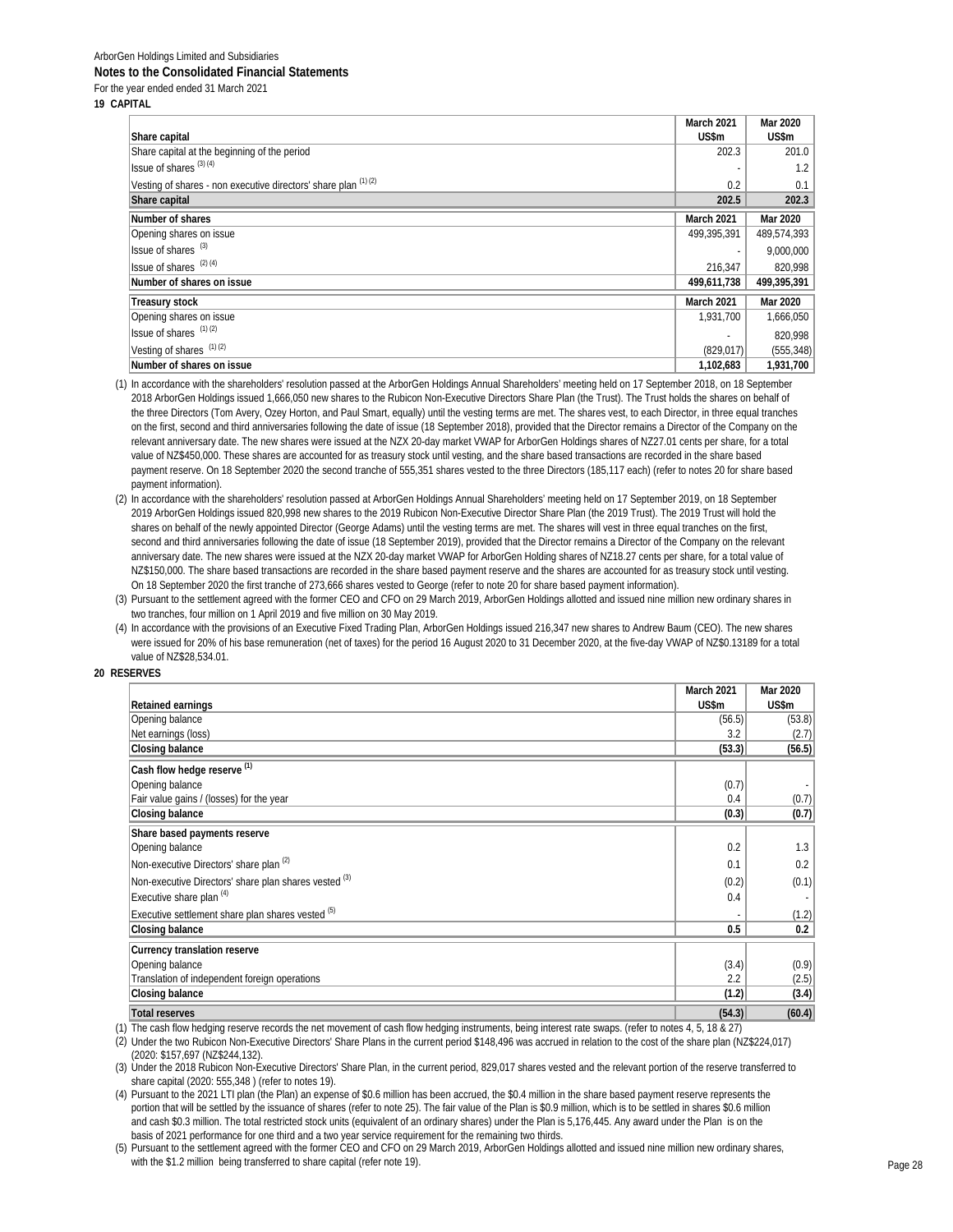#### **21 CAPITAL EXPENDITURE COMMITMENTS**

In November 2018 ArborGen entered into agreements with TexMark Timber Treasury, L.P. (TTT) initially to manage and then from 1 April 2019 lease TTT's nursery and seed orchard facility located in Texas. ArborGen has the right to acquire the leased properties for \$2.5 million, payable upon the expiration of the 5-year lease period. It is ArborGen's current intention to exercise this option and the present value of this amount is recorded as a liability in term lease obligation (refer to note 22).

### **22 LEASE OBLIGATIONS**

The expected future minimum rental payments required under leases (including capitalised finance leases) that have initial or remaining non-cancellable lease terms in excess of one year at 31 March 2021 are as follows:

|                                                                                                                    | Refer to note | <b>March 2021</b><br>US\$m | March 2020<br>US\$m |
|--------------------------------------------------------------------------------------------------------------------|---------------|----------------------------|---------------------|
| Lease obligations are reconciled as follows:                                                                       |               |                            |                     |
| Current lease obligations                                                                                          |               | (0.8)                      | (1.2)               |
| Term lease obligations                                                                                             | 27            | (5.1)                      | (4.5)               |
| Total lease obligation                                                                                             |               | (5.9)                      | (5.7)               |
| Financing expense includes interest payments relating to lease obligations of \$0.3 million (2020: \$0.7 million). |               |                            |                     |

The lease expense for short-term leases was \$325,000 (2020: \$300,000) and low value leases \$35,000 (2020: \$40,000).

In November 2018 ArborGen entered into a management agreements with TTT, which converted to a lease agreement from 31 March 2019. The terminal payment (or deferred settlement) is the \$2.5 million purchase price, payable at expiration of the lease (refer to note 21).

| 23 REMUNERATION                                                       |               | Year ended | Year ended        |
|-----------------------------------------------------------------------|---------------|------------|-------------------|
| Key management compensation                                           |               | March 2021 | <b>March 2020</b> |
|                                                                       | Refer to note | US\$m      | US\$m             |
| Salaries and other short-term employee benefits                       |               |            | 2.8               |
| Share based payments (executive settlement share plan) <sup>(1)</sup> | 19 & 25       |            |                   |
| Other payments <sup>(2)</sup>                                         |               |            | 1.0               |
|                                                                       |               |            | 3.8               |

Key management compensation is prepared on a cash basis and excludes Directors. Directors remuneration is disclosed in notes 7 and 25.

(1) In accordance with the provisions of an Executive Fixed Trading Plan, ArborGen Holdings issued 216,347 new shares to Andrew Baum (CEO). The new shares were issued for 20% of his base remuneration (net of taxes) for the period 16 August 2020 to 31 December 2020, at the five-day VWAP of NZ\$0.13189 for a total value of NZ\$28,534.01.

(2) Upon the 100% acquisition of ArborGen Inc a plan was put in place to retain ArborGen senior management, split across ten individuals. The benefit under this plan totalled \$2.0 million, with payments made by ArborGen Inc of \$1.0 million in July 2018 and the final \$1.0 million in June 2019.

### **24 SEGMENTAL INFORMATION SUMMARY**

| The Group has one reportable segment and the analysis is as follows: | Year ended | Year ended |
|----------------------------------------------------------------------|------------|------------|
|                                                                      |            |            |

|                                    | March 2021 | Mar 2020 |
|------------------------------------|------------|----------|
| Forestry genetics                  | US\$m      | US\$m    |
| Operating revenue                  | 52.7       | 56.9     |
| Financing expense                  | (2.0)      | (2.3)    |
| Tax (expense) / benefit            | 0.6        | 1.1      |
| Net earnings (loss) after taxation | 4.5        | (1.1)    |
| Total assets                       | 203.3      | 200.4    |
| Liabilities                        | (54.9)     | (58.3)   |
| Capital expenditure                | (4.8)      | (9.4)    |
| Depreciation and amortisation      | (10.2)     | (9.5)    |
| Reconciliation                     |            |          |
| Corporate                          |            |          |
| Net earnings (loss) after taxation | (1.3)      | (1.6)    |
| <b>Total assets</b>                |            | 0.3      |
| Liabilities                        | (0.2)      | (0.5)    |
| <b>Total Group</b>                 |            |          |
| Total revenue                      | 52.7       | 56.9     |
| Financing expense                  | (2.0)      | (2.3)    |
| Tax (expense) / benefit            | 0.6        | 1.1      |
| Net earnings (loss) after taxation | 3.2        | (2.7)    |
| Total assets - per balance sheet   | 203.3      | 200.7    |
| <b>Total assets</b>                | 203.3      | 200.7    |
| <b>Total liabilities</b>           | (55.1)     | (58.8)   |
| Capital expenditure                | (4.8)      | (9.4)    |
| Depreciation and amortisation      | (10.2)     | (9.5)    |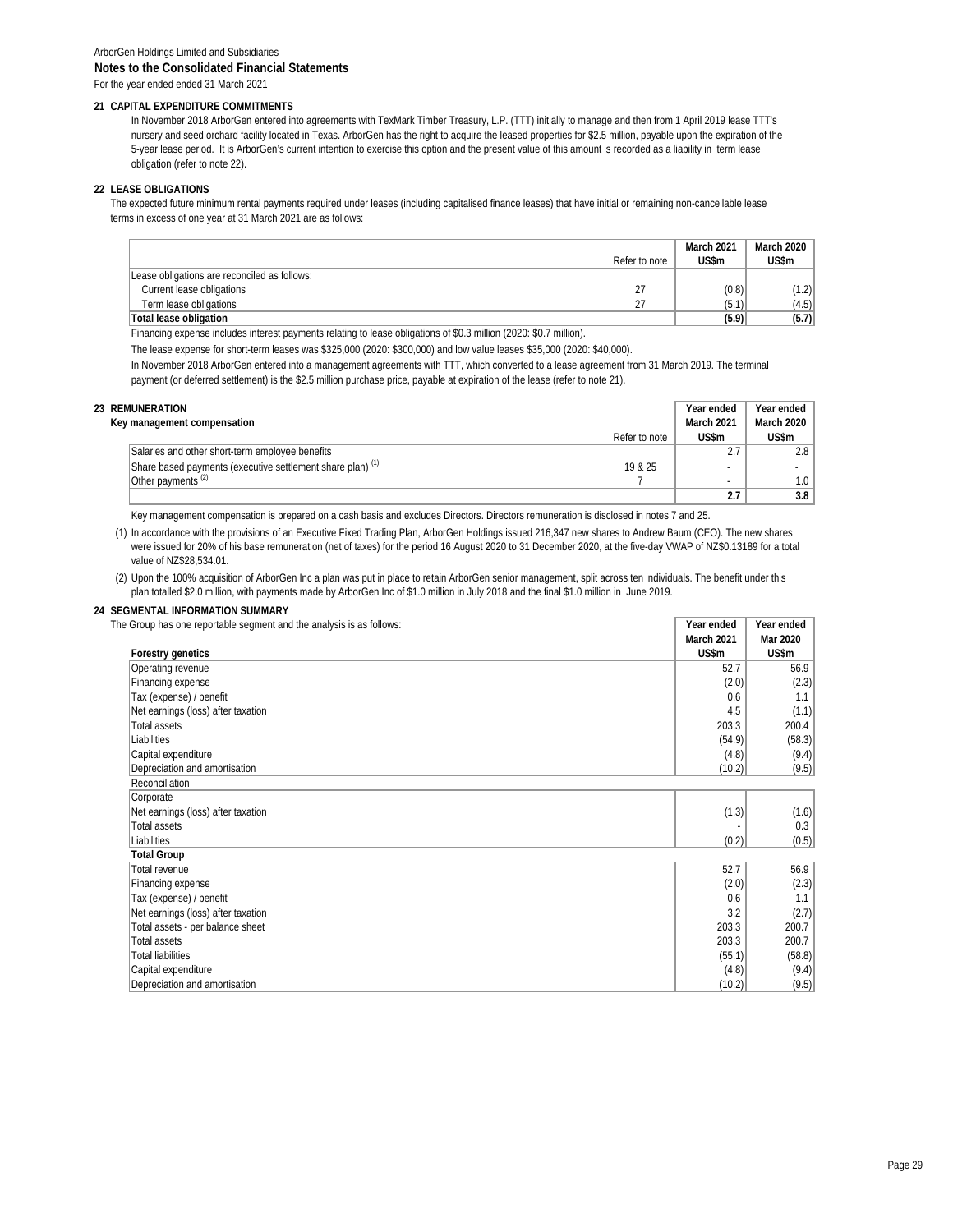**24 SEGMENTAL INFORMATION SUMMARY** (continued)

The Group's geographical analysis is as follows:

| Australasia                                                                                                                                                       |       |       |
|-------------------------------------------------------------------------------------------------------------------------------------------------------------------|-------|-------|
| Operating revenue                                                                                                                                                 | 9.9   | 10.3  |
| Non current assets                                                                                                                                                | 10.2  | 8.9   |
| South America                                                                                                                                                     |       |       |
| Operating revenue                                                                                                                                                 | 6.0   | 7.9   |
| Non current assets                                                                                                                                                | 0.1   | 0.3   |
| North America                                                                                                                                                     |       |       |
| Operating revenue                                                                                                                                                 | 36.8  | 38.7  |
| Non current assets                                                                                                                                                | 140.1 | 145.8 |
| <b>Total Group</b>                                                                                                                                                |       |       |
| Operating revenue (1)                                                                                                                                             | 52.7  | 56.9  |
| Non current assets                                                                                                                                                | 150.4 | 155.0 |
| (1) The Group's revenue represents sales of seedlings and treestock of \$51.4 million (2020: \$55.6 million) and the provision of logistic services \$1.3 million |       |       |

(2020: \$1.3 million).

#### **25 RELATED PARTY TRANSACTIONS AND BALANCES**

|                                                                        |               | March 2021 | March 2020 |
|------------------------------------------------------------------------|---------------|------------|------------|
|                                                                        | Refer to note | US\$m      | US\$m      |
| Income Statement                                                       |               |            |            |
| Non-executive Directors' share plan (1)                                | 7.19 & 20     | (0.2)      | (0.2)      |
| Directors remuneration (excluding Non-executive Directors' share plan) |               | (0.2)      | (0.3)      |
| Executive share plan <sup>(4)</sup>                                    | 19 & 20       |            |            |
| ArborGen senior management 2021 LTI plan (2)                           |               | (0.6)      |            |
| Interest on subordinated notes (3)                                     | 18            | (0.2)      | (0.1)      |
| <b>Balance Sheet</b>                                                   |               |            |            |
| ArborGen senior management 2021 LTI plan <sup>(2)</sup>                | 17 & 20       | (0.6)      |            |
| Subordinated notes <sup>(4)</sup>                                      | 18            | (2.9)      | (2.9)      |

(1) On 17 September 2018 (at the Annual Shareholders' meeting) shareholders passed a resolution approving the Rubicon Non-executive Directors Share Plan. Under the share plan, 1,666,050 new shares were issued to the Trust on 18 September 2018. The Trust will hold the shares on behalf of the three Directors (Tom Avery, Ozey Horton, and Paul Smart, equally) until the vesting terms are met. The shares will vest, to each Director, in three equal tranches on the first, second and third anniversaries following the date of issue (18 September 2018), provided that the Director remains a Director of the Company on the relevant anniversary date.

On 17 September 2019 (at the Annual Shareholders' meeting) shareholders passed a resolution approving the 2019 Rubicon Non-executive Directors Share Plan. Under the share plan, 820,998 new shares were issued to the 2019 Trust. The 2019 Trust will hold the shares on behalf of the Director (George Adams) until the vesting terms are met. The shares will vest in three equal tranches on the first, second and third anniversaries following the date of issue (18 September 2019), provided that the Director remains a Director of the Company on the relevant anniversary date (refer to notes 7, 19 & 20).

#### (2) Pursuant to the 2021 LTI plan an expense of \$0.6 million has been accrued. The lability will be settled by the issuance of shares and cash (refer to notes 20 & 17).

(3) As part of the acquisition of the US Ridgeville headquarters premises subordinated Notes were issued by ArborGen Inc to related parties (being Directors, shareholders and senior management) for \$2.88 million. The Notes are fully subordinated to all bank debt, repayable at maturity (August 2022), and due to their subordinated nature attract a 7% per annum interest rate, payable six monthly in arrears. Independent advice, at the time of issuance, has confirmed that the interest rate and terms were reasonable to the Company (refer to note 18).

(4) In accordance with the provisions of an Executive Fixed Trading Plan, ArborGen Holdings issued 216,347 new shares to Andrew Baum (CEO). The new shares were issued for 20% of his base remuneration (net of taxes) for the period 16 August 2020 to 31 December 2020, at the five-day VWAP of NZ\$0.13189 for a total value of NZ\$28,534.01.

#### **26 PRINCIPAL OPERATIONS**

ArborGen Holdings Limited (a New Zealand incorporated limited liability company) is the holding company of the ArborGen Group. The principal subsidiaries, as at 31 March 2021, were:

|                                         | Country of     | Interest %        | Interest % | Balance  | Principal                      |
|-----------------------------------------|----------------|-------------------|------------|----------|--------------------------------|
|                                         | Domicile       | <b>March 2021</b> | March 2020 | Date     | Activity                       |
| Principal subsidiaries                  |                |                   |            |          |                                |
| Rubicon Forests Holdings Limited        | N <sub>7</sub> | 100               | 100        | 31 March | Holding company                |
| Rubicon Industries USA LLC              | <b>USA</b>     | 100               | 100        | 31 March | Holds ArborGen, Inc investment |
| ArborGen Inc. (1)                       | <b>USA</b>     | 100               | 100        | 31 March | Forestry genetics              |
| ArborGen Inc subsidiaries               |                |                   |            |          |                                |
| ArborGen Comercie de Produtos Florestal | Brazil         | 100               | 100        | 31 March | Forestry genetics              |
| Importacao e Exportacao LTDA            |                |                   |            |          |                                |
| ArborGen Technologia Florestal LTDA     | Brazil         | 100               | 100        | 31 March | Holding company                |
| ArborGen New Zealand Holding LLC        | <b>USA</b>     | 100               | 100        | 31 March | Holding company                |
| ArborGen New Zealand Unlimited          | NZ             | 100               | 100        | 31 March | Forestry genetics              |
| ArborGen Australia Holdings Pty Ltd     | Aust           | 100               | 100        | 31 March | Holding company                |
| ArborGen Australia Pty Ltd              | Aust           | 100               | 100        | 31 March | Forestry genetics              |

(1) ArborGen Holdings owns 100% of ArborGen Inc's issued share capital, or 95% by economic interest (given the 5% of outstanding warrants). These warrants arose out of ArborGen Inc's purchase of Cellfor in 2012, and represent part-consideration for that acquisition. The warrants are automatically exercised, for no payment, upon an IPO of ArborGen Inc, or alternatively at any time if 66.67% of the warrant holders so elect. The warrants can also be exercised by ArborGen Inc, upon either a sale of substantially all of the ArborGen Inc business or of a sale of 50.01% or more of ArborGen Inc's share capital.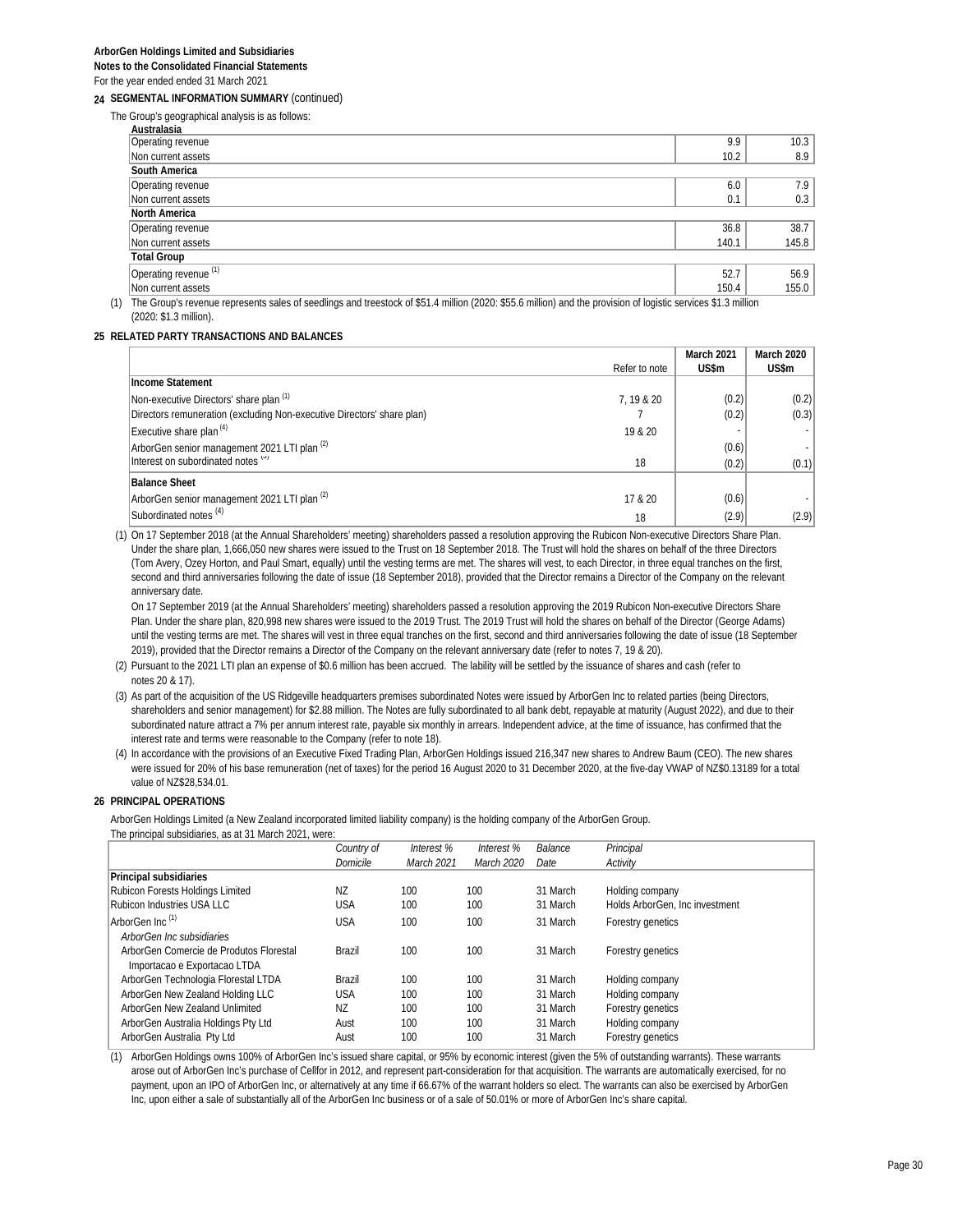#### **27 FINANCIAL INSTRUMENTS**

#### (a) **Market risk**

#### (i) *Exposure to currency risk*

The functional currency of the Group is the US\$ and the risk to the Group's equity and earnings are from assets, liabilities, revenues and costs in currencies denominated in currencies other than US\$. The Group's exposure to foreign currency risks on financial instruments is shown in the following:

| in US\$m                                              | <b>March 2021</b> |          | March 2020 |          |
|-------------------------------------------------------|-------------------|----------|------------|----------|
|                                                       | US\$              | Non US\$ | US\$       | Non US\$ |
| Cash, liquid deposits and restricted cash             | 4.2               | 2.0      | 5.7        | 2.2      |
| Trade debtors and other receivables                   | 8.5               | 1.9      | 7.4        | 1.2      |
| Trade creditors and other payables                    | (8.7)             | (4.4)    | (8.5)      | (4.6)    |
| Current debt                                          | (1.0)             |          | (6.3)      |          |
| Non current debt                                      | (32.6)            |          | (31.2)     |          |
| Lease obligation                                      | (5.2)             | (0.7)    | (5.5)      | (0.2)    |
| Gross balance sheet exposure                          |                   | (1.2)    |            | (1.4)    |
| The following exchange rates applied during the year. |                   |          |            |          |

| $\cdot$<br>$\cdot$<br>.<br>. . | Average rate (1) |                   | Spot rate         |            |
|--------------------------------|------------------|-------------------|-------------------|------------|
|                                | March 2021       | <b>March 2020</b> | <b>March 2021</b> | March 2020 |
| NZ\$:US\$                      | 0.6713           | 0.6478            | 0.6989            | 0.5994     |
| <b>US\$:R\$</b>                | 0.1865           | 0.2440            | 0.1767            | 0.1928     |
| <b>US\$:AU\$</b>               | 0.7191           | 0.6820            | 0.7613            | 0.6139     |

(1) These are merely arithmetical averages not hedged rates.

#### *Foreign exchange contracts*

The Group had no foreign exchange contracts outstanding (2020: nil).

*Sensitivity Analysis - gross balance sheet exposure*

Given the small size of the gross balance sheet exposure shown above, any movement in the NZ\$, R\$ and AU\$ against the US\$ is unlikely to be material.

#### (ii) *Exposure to interest rate risk*

The Group has \$33.6 million of debt at 31 March 2021 (2020: \$37.5 million), drawn at a mix of fixed and floating rates.

The weighted average interest rate of borrowings and interest rate hedges are shown in note 18 term and current debt.

As at 31 March 2021, the Group had one interest rate swap totalling \$10.9 million (2020: \$11.3 million), covering 32% (2020: 31% ) of total debt. The swap was entered into in August 2019 and expires in August 2026. The swap receives a floating rate of 2% above 30-day LIBOR and pays a fixed interest rate of 3.52%. At 31 March 2021 the mark-to-market of the swap resulted in liability of \$0.3 million, which is reflected in the cash flow hedge reserve and derivative financial instrument liability (refer note 20).

#### (b) **Credit Risk**

#### (i) *Exposure to credit risk*

The carrying amount of financial assets represents the maximum credit exposure, which at 31 March 2021 was \$16.6 million of trade and other receivables, and cash, liquid deposits and restricted cash (2020: \$16.5 million).

US cash, liquid deposits and restricted cash are only held with banks that are part of the Group's banking consortiums. In the event of default, cash balances may be set off against obligations owing by the Group to its lenders. Moody's credit ratings of the primary counterparties for cash and liquid deposits are all rated as investment grade. The status of trade debtors, is as follows:

|                                         | March 2021 | March 2020 |
|-----------------------------------------|------------|------------|
|                                         | US\$m      | US\$m      |
| Neither past due or impaired            | 4.8        | 4.2        |
| Past due but not impaired -<br>I month  | 3.3        | 2.6        |
| 2 month                                 | 2.4        | 1.5        |
| Impaired                                | 0.2        | 0.4        |
|                                         | 10.7       | 8.7        |
| Less provision for expected credit loss | (0.4)      | (0.5)      |
| Net trade debtors                       | 10.3       | 8.2        |

ArborGen Inc has a strong history of trade debtor collections and there is no reason to believe that the debtors will not be collected.

#### (c) **Liquidity risk**

The following are contractual maturities of financial liabilities and net settled derivatives. The amounts disclosed are the contractual undiscounted cash flows.

| <b>Financial liabilities</b>              | Carrying<br>value<br>US\$m | Total cash<br>flows<br>US\$m | 0-6 months<br>US\$m | 6-12 months<br>US\$m | 1-2 years<br>US\$m | 2-5 years<br>US\$m | Over 5 years<br>US\$m |
|-------------------------------------------|----------------------------|------------------------------|---------------------|----------------------|--------------------|--------------------|-----------------------|
| 31 March 2020                             |                            |                              |                     |                      |                    |                    |                       |
| Non derivative financial liabilities      |                            |                              |                     |                      |                    |                    |                       |
| Trade and other payables                  | (9.0)                      | (9.0)                        | (8.1)               |                      |                    | (0.9)              |                       |
| Debt                                      | (37.5)                     | (50.9)                       | (0.8)               | (5.6)                | (14.4)             | (6.8)              | (23.3)                |
| Lease obligation                          | (5.7)                      | (6.5)                        | (0.6)               | (0.6)                | (1.1)              | (3.2)              | (1.0)                 |
| Financial liabilities as at 31 March 2020 | (52.2)                     | (66.4)                       | (9.5)               | (6.2)                | (15.5)             | (10.9)             | (24.3)                |
| 31 March 2021                             |                            |                              |                     |                      |                    |                    |                       |
| Non derivative financial liabilities      |                            |                              |                     |                      |                    |                    |                       |
| Trade and other payables                  | (8.6)                      | (8.6)                        | (8.2)               |                      |                    | (0.4)              |                       |
| Debt                                      | (33.6)                     | (41.7)                       | (0.8)               | (0.2)                | (4.1)              | (14.2)             | (22.4)                |
| Lease obligation                          | (5.9)                      | (5.9)                        | (0.5)               | (0.5)                | (0.8)              | (1.9)              | (2.2)                 |
| Financial liabilities as at 31 March 2021 | (48.1)                     | (56.2)                       | (9.5)               | (0.7)                | (4.9)              | (16.5)             | (24.6)                |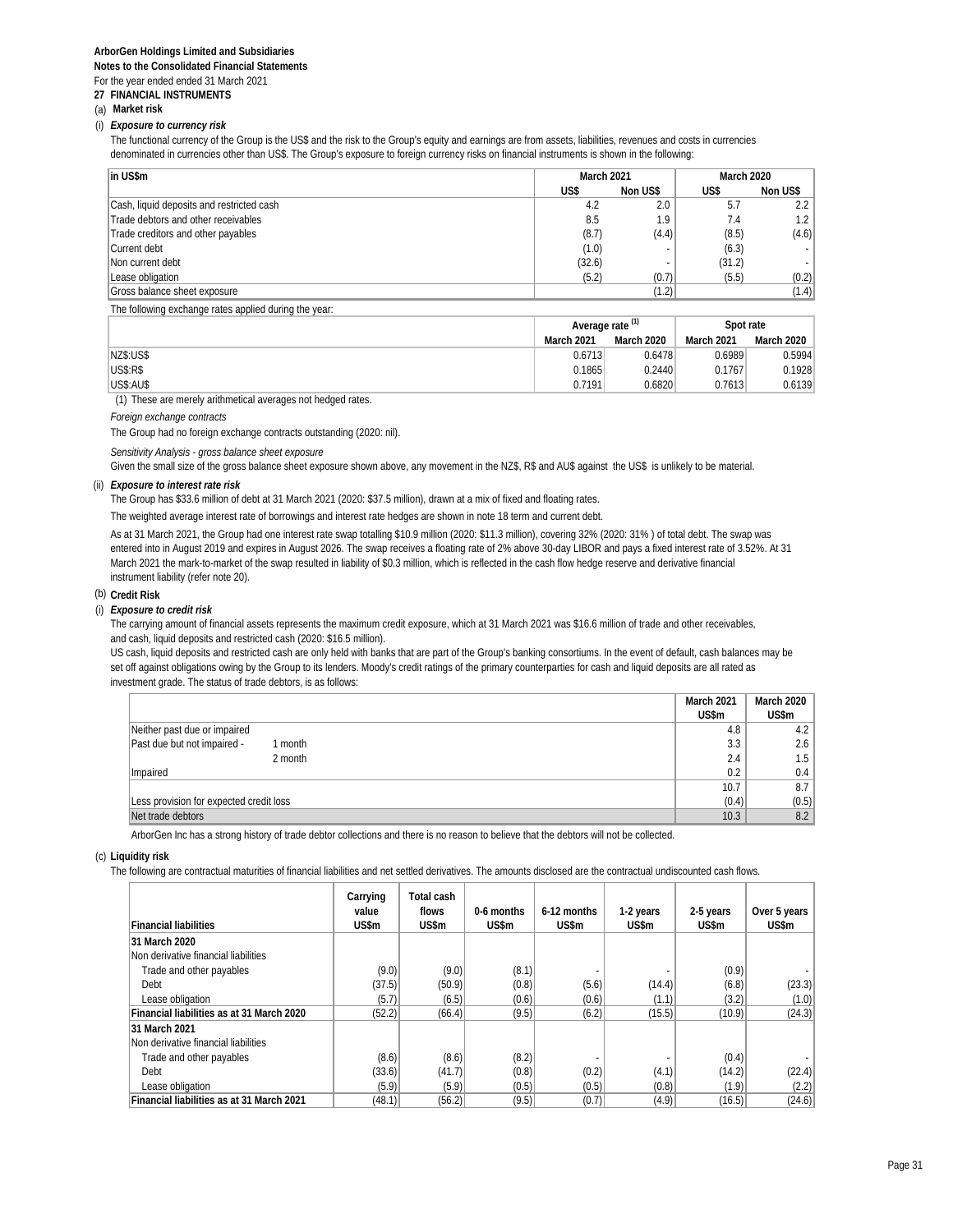## **28 CONTINGENT LIABILITIES**

The tenant for part of ArborGen's Ridgeville head office facility (the Property) which is legally owned by ArborGen Holdings' subsidiary Rubicon Industries USA LLC (Rubicon), contracted certain parties to perform some improvement work on parts of the Property leased from Rubicon. These parties have filed mechanic's liens against the Property alleging they are owed \$496,000 in total that the tenant has failed to pay. Rubicon was not part of any contractual arrangements between the tenant and their contractors, and has been working to achieve a resolution, including as to payment of rental arrears. Rubicon has also obtained surety bonds to bond the liens in question as required under its loan agreement.

In November 2020, ArborGen Inc. filed a claim against a former customer for uncollected receivables for seedlings sold in relation to the fiscal year ending March 2020 in the amount of \$0.3 million and legal fees. In December 2020, the customer filed a response to ArborGen's complaint with a counterclaim for damages suffered. The parties are currently in settlement discussions.

#### **29 ASSET BACKING - NON-GAAP MEASURE**

At 31 March 2021 the net asset backing was 30 cents per share (cps) (NZ\$43 cps), (2020: 29 cps, NZ\$48 cps); and net tangible asset backing (including right-of-use assets) was 9 cps (NZ\$13 cps) (2020: 8 cps, NZ\$13 cps), calculated on the basis of shares on issue at 31 March 2021 (excluding treasury stock) 498,509,055 (2020: 497,463,691).

#### **30 NON-GAAP PERFORMANCE MEASURE**

ArborGen Holdings shareholders and users of the financial statements are very interested in ArborGen Inc.'s underlying performance under US-GAAP (as well as under IFRS ), as that is the result that ArborGen Inc. would report in a US 'listing' situation. ArborGen Holdings believes 'Adjusted US-GAAP EBITDA' provides useful information, as it is used internally to evaluate performance. It is also a measure that equity analysts focus on for comparative company performance purposes, as the measure removes distortions caused by different depreciation policies and debt:equity structures.

In contrast with US-GAAP, IFRS requires the capitalisation of ArborGen's development spend, the amortisation of intellectual property, the accrual of the change in fair value of biological assets on the seedling crop each year prior to its sale, and the capitalisation of operating leases. Because of these differences, US-GAAP results, and in particular 'Adjusted US-GAAP EBITDA' cannot be easily derived from reported IFRS numbers. For these reasons and in order to provide users with relevant and understandable information we provide the reconciliation below.

EBITDA, US-GAAP EBITDA and Adjusted US-GAAP EBITDA are all non-GAAP financial measure and are not recognised under NZ IFRS. As they are not necessarily uniformly defined or utilised, these measures may not be comparable with similarly titled measures used by other companies. Non-GAAP financial measures should not be viewed in isolation or considered as a substitute for measures reported in accordance with GAAP.

The following table provides users useful ArborGen Inc. information for year-on-year comparison and reconciles net earnings to 'Adjusted US-GAAP EBITDA'.

|                                                       |               | Year ended | Year ended |
|-------------------------------------------------------|---------------|------------|------------|
|                                                       |               | March 2021 | March 2020 |
| ArborGen                                              | Refer to note | US\$m      | US\$m      |
| Revenue                                               | 24            | 52.7       | 56.9       |
| Cost of sales                                         | 24            | (34.5)     | (37.2)     |
| Gross profit                                          |               | 18.2       | 19.7       |
| Net profit (loss) after taxation                      | 24            | 4.5        | (1.1)      |
| less tax benefit                                      | 24            | (0.6)      | (1.1)      |
| plus Financing expense                                | 24            | 2.0        | 2.3        |
| Operating profit (loss) before financing expense      |               | 5.9        | 0.1        |
| plus depreciation and amortisations                   |               | 10.2       | 9.5        |
| EBITDA (NZ IFRS)                                      |               | 16.1       | 9.6        |
| Add back NZ IFRS adjustments                          |               |            |            |
| Investment in intellectual property                   | 15            | (3.7)      | (4.1)      |
| Change in fair value of biological assets             | 11            | 0.1        | 0.6        |
| Other IFRS adjustments (including IFRS 16 adjustment) |               | (1.2)      | (0.7)      |
| <b>US-GAAP EBITDA</b>                                 |               | 11.3       | 5.4        |
| Add back other significant items                      |               |            |            |
| Government Grants, Inventory adjustment and other     |               | (2.0)      | 3.9        |
| Adjusted US-GAAP EBITDA                               |               | 9.3        | 9.3        |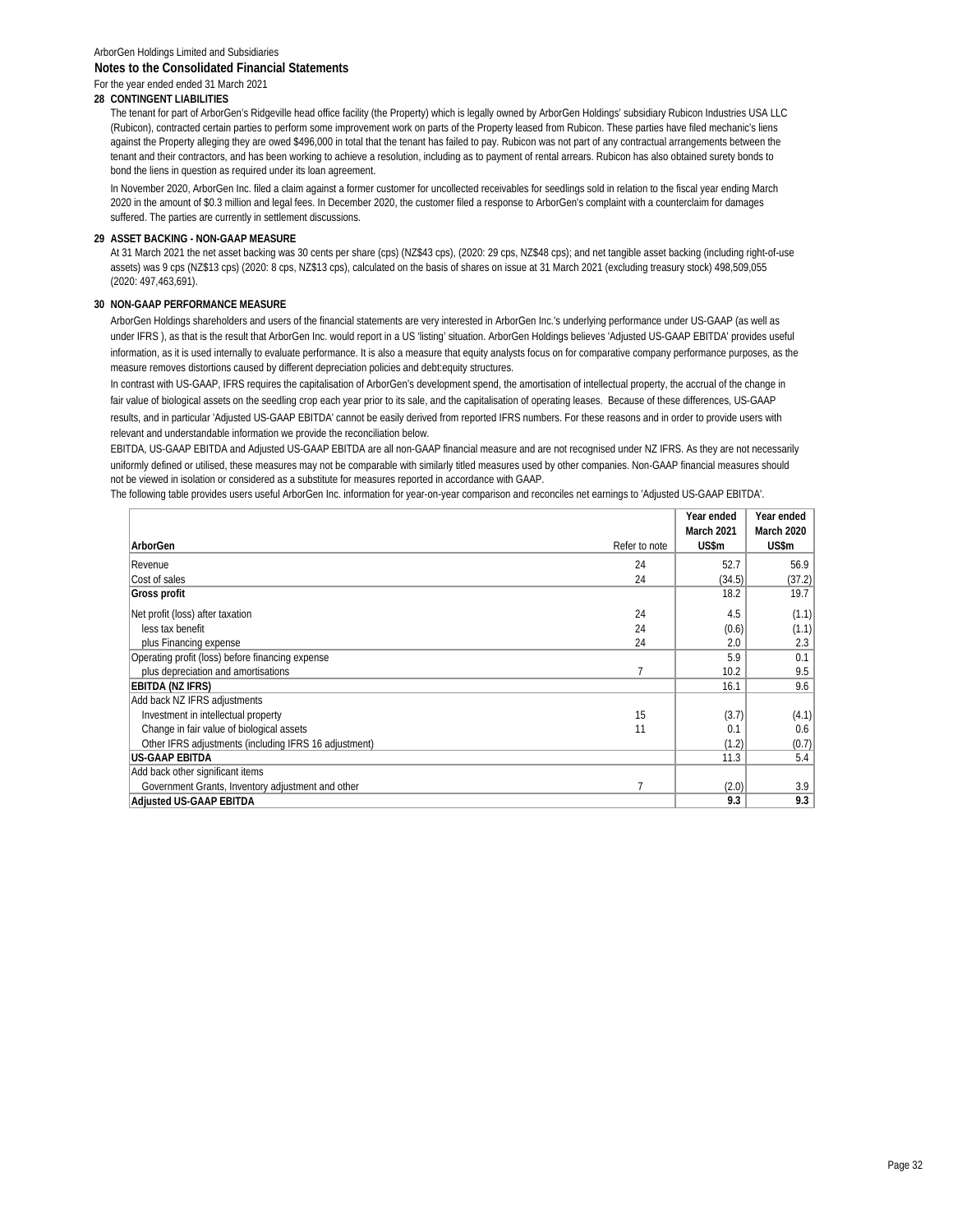## Ī

Independent Auditor's Report

## **To the Shareholders of ArborGen Holdings Limited**

| Opinion                  | We have audited the consolidated financial statements of ArborGen Holdings Limited and<br>its subsidiaries (the 'Group'), which comprise the consolidated balance sheet as at 31<br>March 2021, and the consolidated income statement, statement of comprehensive<br>income, statement of changes in equity and statement of cash flows for the year then<br>ended, and notes to the consolidated financial statements, including a summary of<br>significant accounting policies.                                                                                                                                                        |
|--------------------------|-------------------------------------------------------------------------------------------------------------------------------------------------------------------------------------------------------------------------------------------------------------------------------------------------------------------------------------------------------------------------------------------------------------------------------------------------------------------------------------------------------------------------------------------------------------------------------------------------------------------------------------------|
|                          | In our opinion, the accompanying consolidated financial statements, on pages 12 to 32,<br>present fairly, in all material respects, the consolidated financial position of the Group as<br>at 31 March 2021, and its consolidated financial performance and cash flows for the year<br>then ended in accordance with New Zealand Equivalents to International Financial<br>Reporting Standards ('NZ IFRS') and International Financial Reporting Standards ('IFRS').                                                                                                                                                                      |
| <b>Basis for opinion</b> | We conducted our audit in accordance with International Standards on Auditing ('ISAs')<br>and International Standards on Auditing (New Zealand) ('ISAs (NZ)'). Our responsibilities<br>under those standards are further described in the Auditor's Responsibilities for the Audit<br>of the Consolidated Financial Statements section of our report.                                                                                                                                                                                                                                                                                     |
|                          | We believe that the audit evidence we have obtained is sufficient and appropriate to<br>provide a basis for our opinion.                                                                                                                                                                                                                                                                                                                                                                                                                                                                                                                  |
|                          | We are independent of the Group in accordance with Professional and Ethical Standard 1<br>International Code of Ethics for Assurance Practitioners (including International<br>Independence Standards) (New Zealand) issued by the New Zealand Auditing and<br>Assurance Standards Board and the International Ethics Standards Board for Accountants'<br>International Code of Ethics for Professional Accountants (including International<br>Independence Standards), and we have fulfilled our other ethical responsibilities in<br>accordance with these requirements.                                                               |
|                          | Other than in our capacity as auditor, and the performance of ancillary services in that<br>capacity, we have no relationship with or interests in the entity.                                                                                                                                                                                                                                                                                                                                                                                                                                                                            |
| <b>Audit materiality</b> | We consider materiality primarily in terms of the magnitude of misstatement in the<br>financial statements of the Group that in our judgement would make it probable that the<br>economic decisions of a reasonably knowledgeable person would be changed or<br>influenced (the 'quantitative' materiality). In addition, we also assess whether other<br>matters that come to our attention during the audit would in our judgement change or<br>influence the decisions of such a person (the 'qualitative' materiality). We use materiality<br>both in planning the scope of our audit work and in evaluating the results of our work. |
|                          | We determined materiality for the Group financial statements as a whole to be US\$2m.                                                                                                                                                                                                                                                                                                                                                                                                                                                                                                                                                     |
| Key audit matters        | Key audit matters are those matters that, in our professional judgement, were of most<br>significance in our audit of the consolidated financial statements of the current period.<br>These matters were addressed in the context of our audit of the consolidated financial<br>statements as a whole, and in forming our opinion thereon, and we do not provide a<br>separate opinion on these matters.                                                                                                                                                                                                                                  |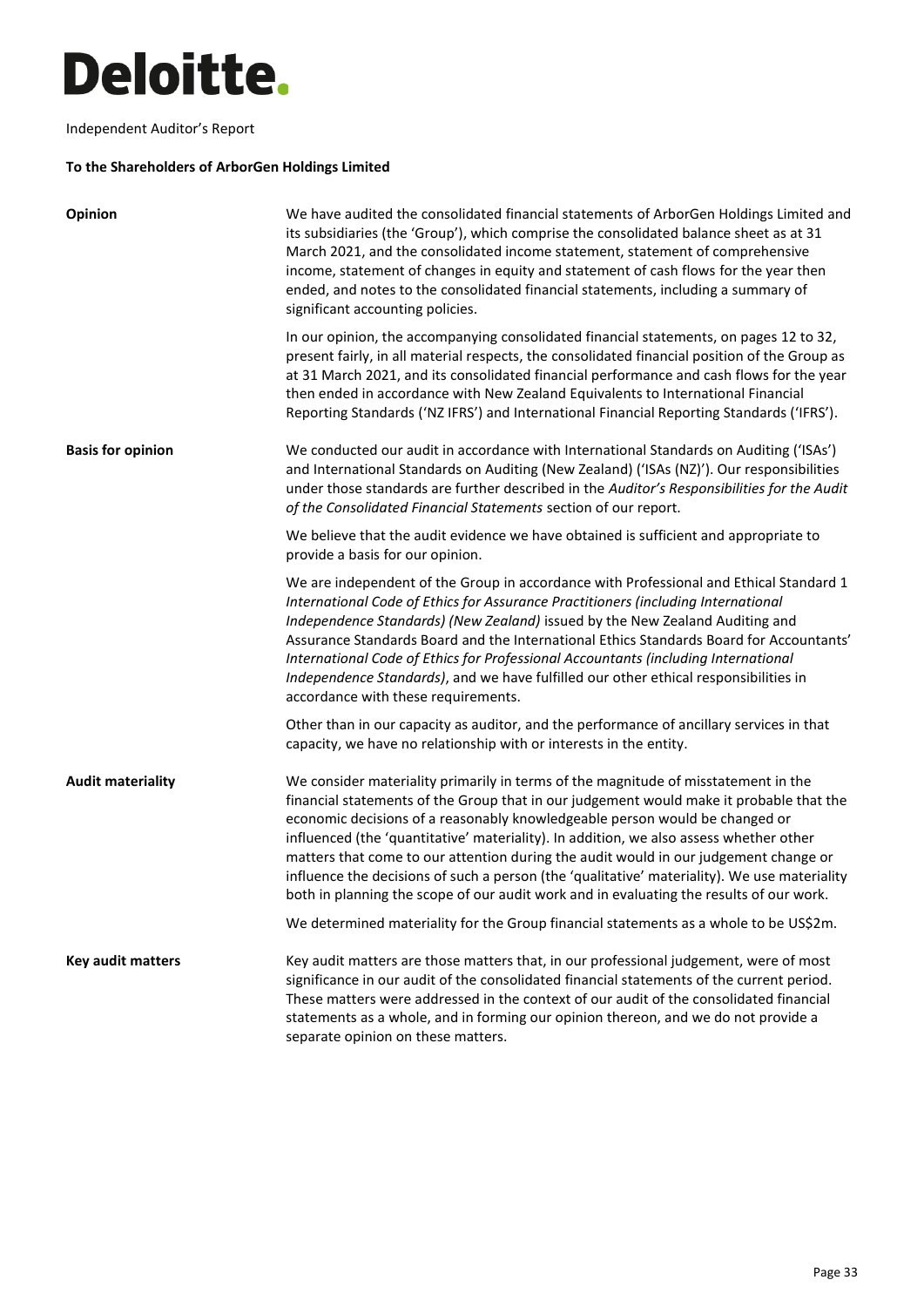# Ī

## **ArborGen Cash Generating Unit - impairment assessment**

As set out in note 15 of the financial statements the Group has US\$101.3m of intellectual property recorded on its balance sheet relating to the ArborGen business.

The impairment assessment in relation to the ArborGen business, or Cash Generating Unit (CGU), as disclosed in note 16, is considered to be a key audit matter as a result of the significance of the intellectual property asset to the Group, and the level of judgement required when determining the value in use of ArborGen.

The value in use of ArborGen is determined by undertaking a discounted cash flow analysis which involves management making a number of assumptions in relation to forecast future cash flows, determining an appropriate weighted average cost of capital (WACC) and terminal value (TV) growth rate. Each of these inputs requires judgement to be applied.

## **Key audit matter How our audit addressed the key audit matter**

In performing our audit procedures in this area we:

- assessed the appropriateness of the methodology applied by management;
- examined the robustness of the financial model used by management to calculate ArborGen's value in use;
- tested the key assumptions driving the forecast future cash flow. Of particular importance are the average selling prices and gross margin linked to the projected uptake of Mass Controlled Pollinated (MCP) product primarily in the United States market;
- performed a look back analysis for current year actual results, including considering the impact of COVID-19, compared to what was forecasted in the prior year impairment model;
- undertook sensitivity analysis on key assumptions to assess the impact on the carrying value of ArborGen;
- tested the calculation of the WACC and TV growth rate, including obtaining input from our valuation specialists; and
- ensured the disclosures in the financial statements properly reflect the judgements and estimates made by management.

| <b>Other information</b>                                                    | The directors are responsible on behalf of the Group for the other information. The other<br>information comprises the information in the Chairman's letter that accompanies the<br>consolidated financial statements and the audit report, and the Annual Report that<br>accompanies the consolidated financial statements and the audit report.                                                                                   |
|-----------------------------------------------------------------------------|-------------------------------------------------------------------------------------------------------------------------------------------------------------------------------------------------------------------------------------------------------------------------------------------------------------------------------------------------------------------------------------------------------------------------------------|
|                                                                             | Our opinion on the consolidated financial statements does not cover the other<br>information and we do not express any form of assurance conclusion thereon.                                                                                                                                                                                                                                                                        |
|                                                                             | Our responsibility is to read the other information and consider whether it is materially<br>inconsistent with the consolidated financial statements or our knowledge obtained in the<br>audit or otherwise appears to be materially misstated. If so, we are required to report that<br>fact. We have nothing to report in this regard.                                                                                            |
| Directors' responsibilities for<br>the consolidated financial<br>statements | The directors are responsible on behalf of the Group for the preparation and fair<br>presentation of the consolidated financial statements in accordance with NZ IFRS and<br>IFRS, and for such internal control as the directors determine is necessary to enable the<br>preparation of consolidated financial statements that are free from material<br>misstatement, whether due to fraud or error.                              |
|                                                                             | In preparing the consolidated financial statements, the directors are responsible on behalf<br>of the Group for assessing the Group's ability to continue as a going concern, disclosing, as<br>applicable, matters related to going concern and using the going concern basis of<br>accounting unless the directors either intend to liquidate the Group or to cease<br>operations, or have no realistic alternative but to do so. |